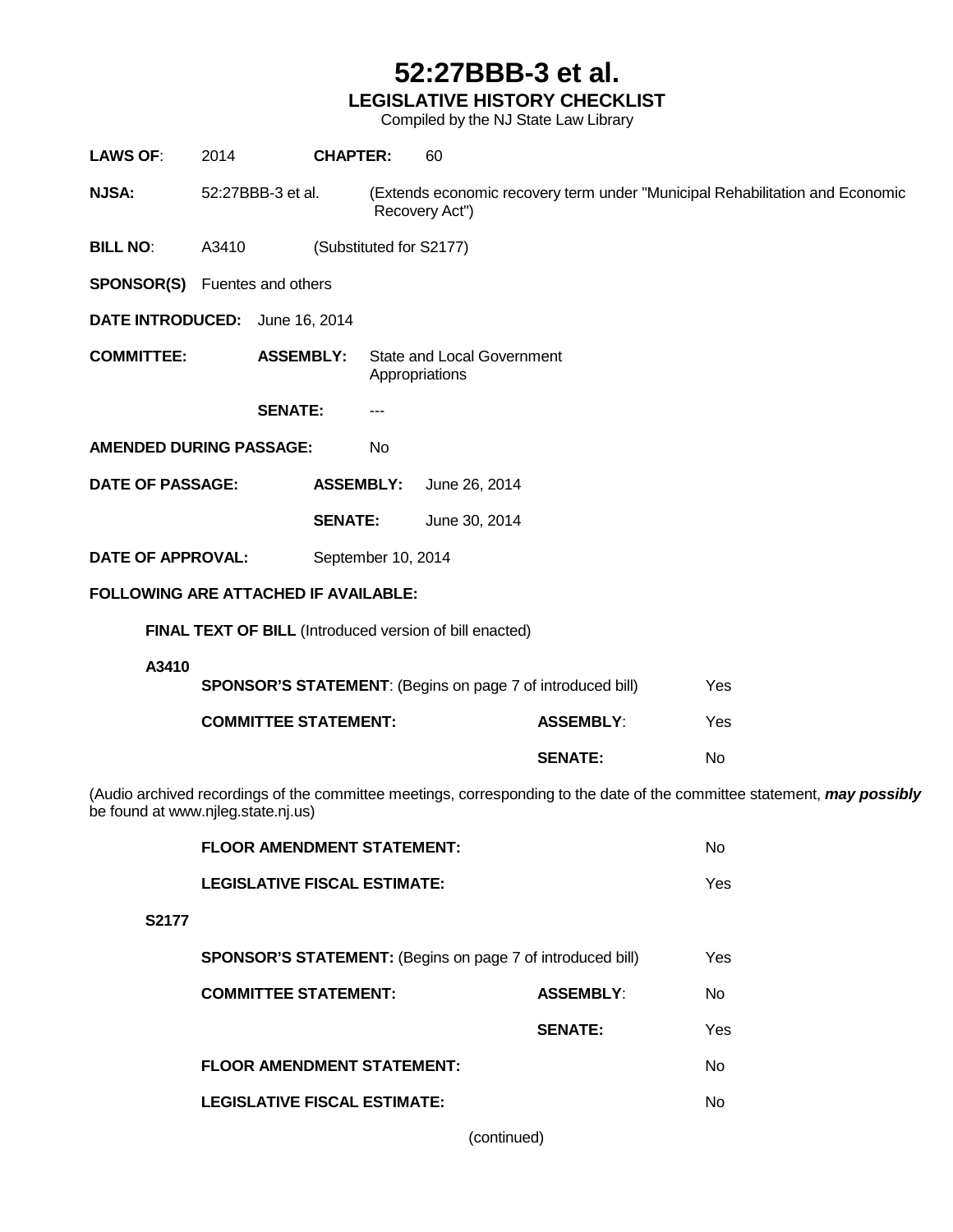| Nο                                                                                        |
|-------------------------------------------------------------------------------------------|
| Publications at the State Library (609) 278-2640 ext.103 or mailto:refdesk@njstatelib.org |
| No                                                                                        |
| Nο                                                                                        |
| Yes                                                                                       |
|                                                                                           |

"Camden getting special status in New Jersey laws," Associated Press State Wire, 7-6-14

LAW/RWH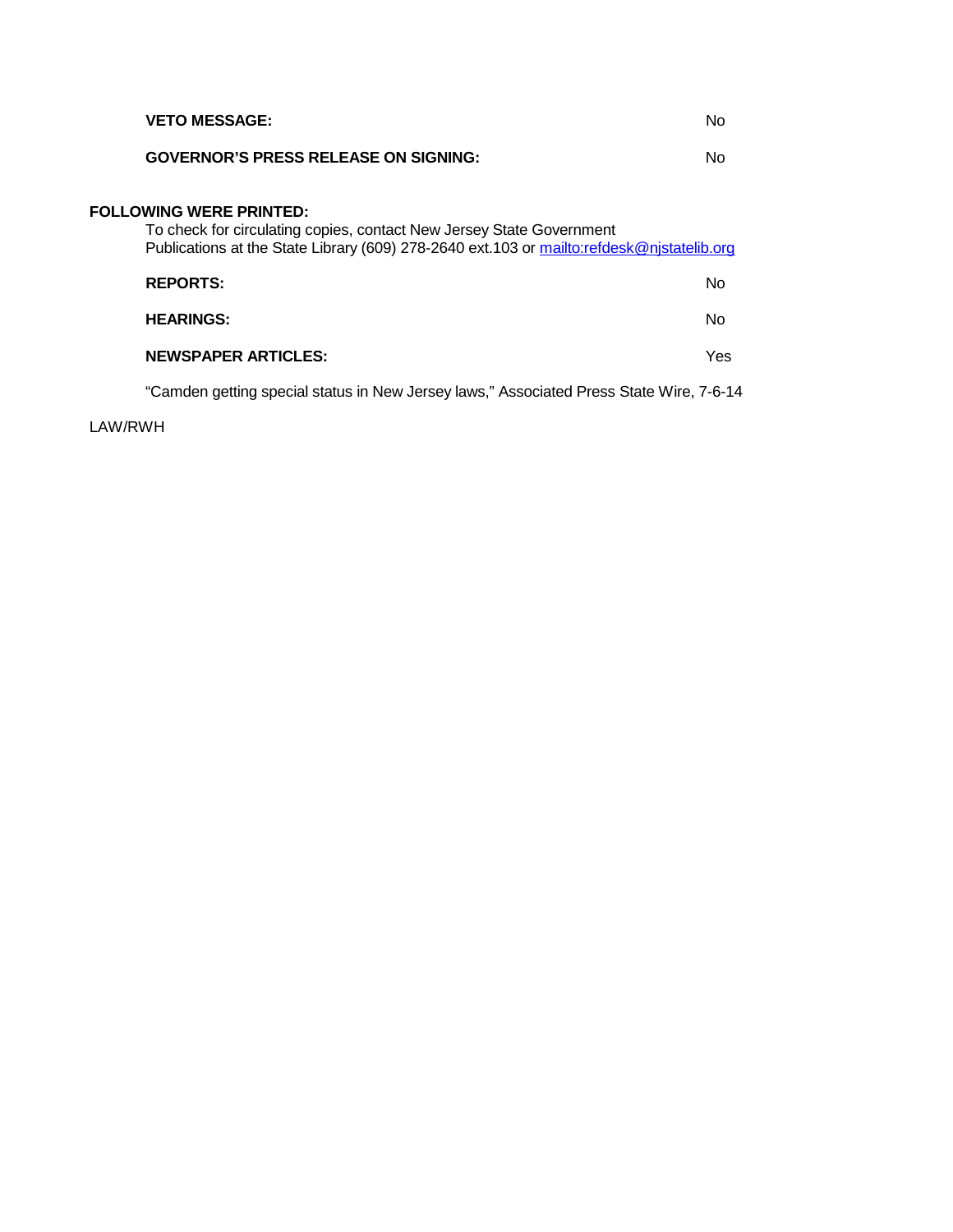#### P.L.2014, CHAPTER 60, *approved September 10, 2014* Assembly, No. 3410

 **EXPLANATION – Matter enclosed in bold-faced brackets** [**thus**] **in the above bill is not enacted and is intended to be omitted in the law.**  1 **AN ACT** concerning municipal rehabilitation and economic recovery 2 and amending P.L.2002, c.43. 3 4 **BE IT ENACTED** *by the Senate and General Assembly of the State*  5 *of New Jersey:* 6 7 1. Section 3 of P.L.2002, c.43 (C.52:27BBB-3) is amended to 8 read as follows: 9 3. As used in this act: 10 "Authority" means the New Jersey Economic Development 11 Authority established pursuant to P.L.1974, c.80 (C.34:1B-1 et 12 seq.). 13 "Board" means the State Economic Recovery Board established 14 pursuant to section 36 of P.L.2002, c.43 (C.52:27BBB-36). 15 "Chief operating officer" means that person appointed pursuant 16 to P.L.2002, c.43 (C.52:27BBB-1 et al.) responsible for 17 reorganizing governmental operations of a qualified municipality in 18 order to assure the delivery of essential municipal services and the 19 professional administration of that municipal government. 20 "Commissioner" means the Commissioner of Community 21 Affairs. 22 "Contiguous with" means within. 23 "Director" means the Director of the Division of Local 24 Government Services in the Department of Community Affairs. 25 "Economic recovery term" means the period commencing with 26 the expiration of the term of the chief operating officer and 27 terminating [five] 10 years thereafter. 28 "In consultation with" means with consideration of the input of, 29 or the advice of, the mayor, governing body, chief operating officer 30 or director, as the case may be, without regard to the form or 31 manner of the consultation. 32 "Local Finance Board" means the Local Finance Board of the 33 Division of Local Government Services in the Department of 34 Community Affairs. 35 "Mayor" means the mayor or chief executive officer of the 36 municipality, as appropriate to the form of government. 37 "Project" means: (1) (a) acquisition, construction, reconstruction, 38 repair, alteration, improvement and extension of any building, 39 structure, facility, including water transmission facilities or other 40 improvement, whether or not in existence or under construction, (b) 41 purchase and installation of equipment and machinery, (c) 42 acquisition and improvement of real estate and the extension or

 **Matter underlined thus is new matter.**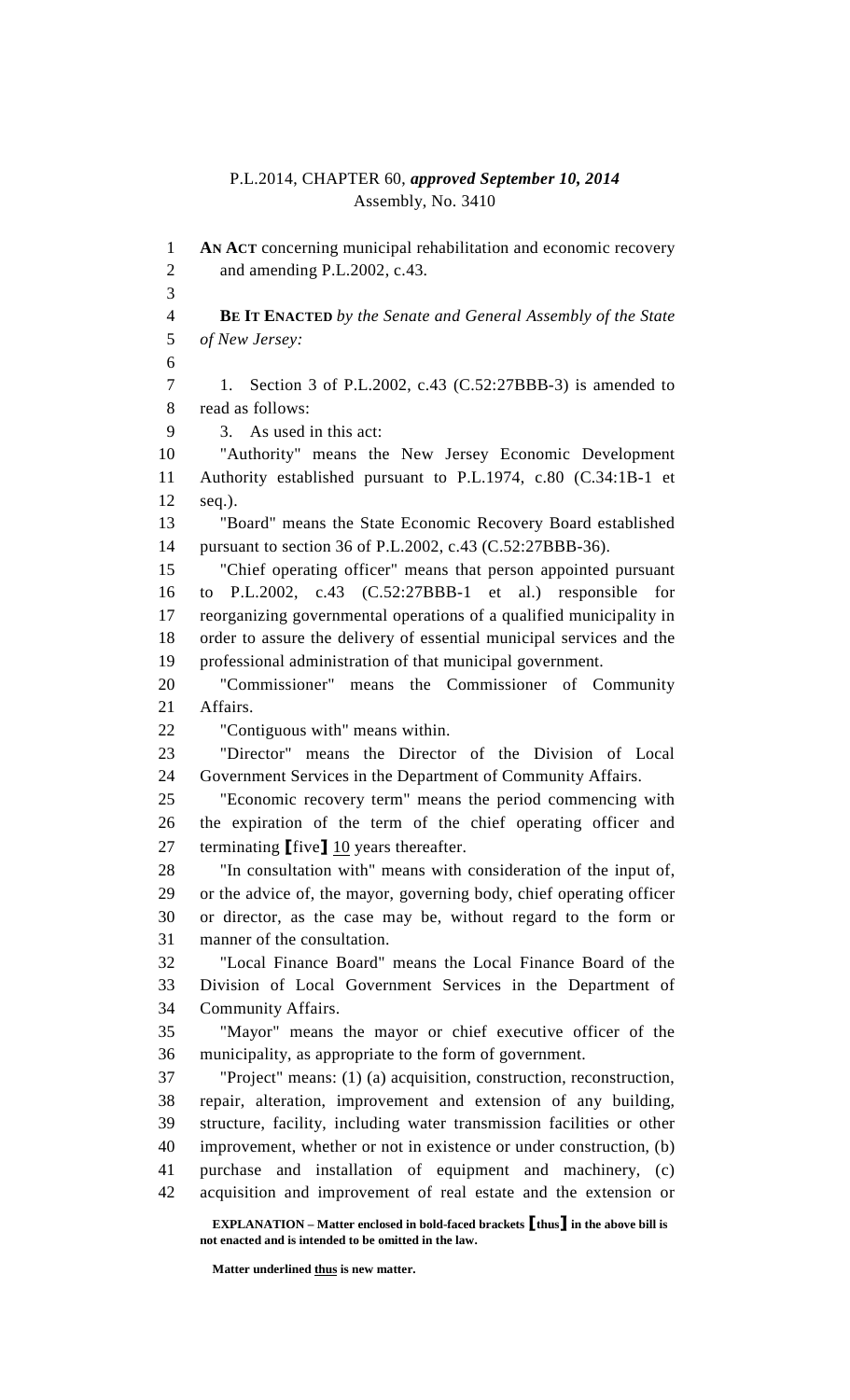1 provision of utilities, access roads and other appurtenant facilities; 2 and (2) (a) the acquisition, financing, or refinancing of inventory, 3 raw materials, supplies, work in process, or stock in trade, or (b) the 4 financing, refinancing or consolidation of secured or unsecured 5 debt, borrowings, or obligations, or (c) the provision of financing 6 for any other expense incurred in the ordinary course of business; 7 all of which are to be used or occupied by any person in any 8 enterprise promoting employment, either for the manufacturing, 9 processing or assembly of materials or products, or for research or 10 office purposes, including, but not limited to, medical and other 11 professional facilities, or for industrial, recreational, hotel or motel 12 facilities, public utility and warehousing, or for commercial and 13 service purposes, including, but not limited to, retail outlets, retail 14 shopping centers, restaurant and retail food outlets, and any and all 15 other employment promoting enterprises, including, but not limited 16 to, motion picture and television studios and facilities and 17 commercial fishing facilities, commercial facilities for recreational 18 fishermen, fishing vessels, aquaculture facilities and marketing 19 facilities for fish and fish products and (d) acquisition of an equity 20 interest in, including capital stock of, any corporation; or any 21 combination of the above, which the authority determines will: (i) 22 tend to maintain or provide gainful employment opportunities 23 within and for the people of the State, or (ii) aid, assist and 24 encourage the economic development or redevelopment of any 25 political subdivision of the State, or (iii) maintain or increase the 26 tax base of the State or of any political subdivision of the State, or 27 (iv) maintain or diversify and expand employment promoting 28 enterprises within the State; and (3) the cost of acquisition, 29 construction, reconstruction, repair, alteration, improvement and 30 extension of an energy saving improvement or pollution control 31 project which the authority determines will tend to reduce the 32 consumption in a building devoted to industrial or commercial 33 purposes, or in an office building, of nonrenewable sources of 34 energy or to reduce, abate or prevent environmental pollution 35 within the State; and (4) the acquisition, construction, 36 reconstruction, repair, alteration, improvement, extension, 37 development, financing or refinancing of infrastructure and 38 transportation facilities or improvements related to economic 39 development and of cultural, recreational and tourism facilities or 40 improvements related to economic development and of capital 41 facilities for primary and secondary schools and of mixed use 42 projects consisting of housing and commercial development; and 43 (5) the establishment, acquisition, construction, rehabilitation, 44 improvement, and ownership of port facilities as defined in section 45 3 of P.L.1997, c.150 (C.34:1B-146). Project may also include: 46 reimbursement to any person for costs in connection with any 47 project, or the refinancing of any project or portion thereof, if such 48 actions are determined by the authority to be necessary and in the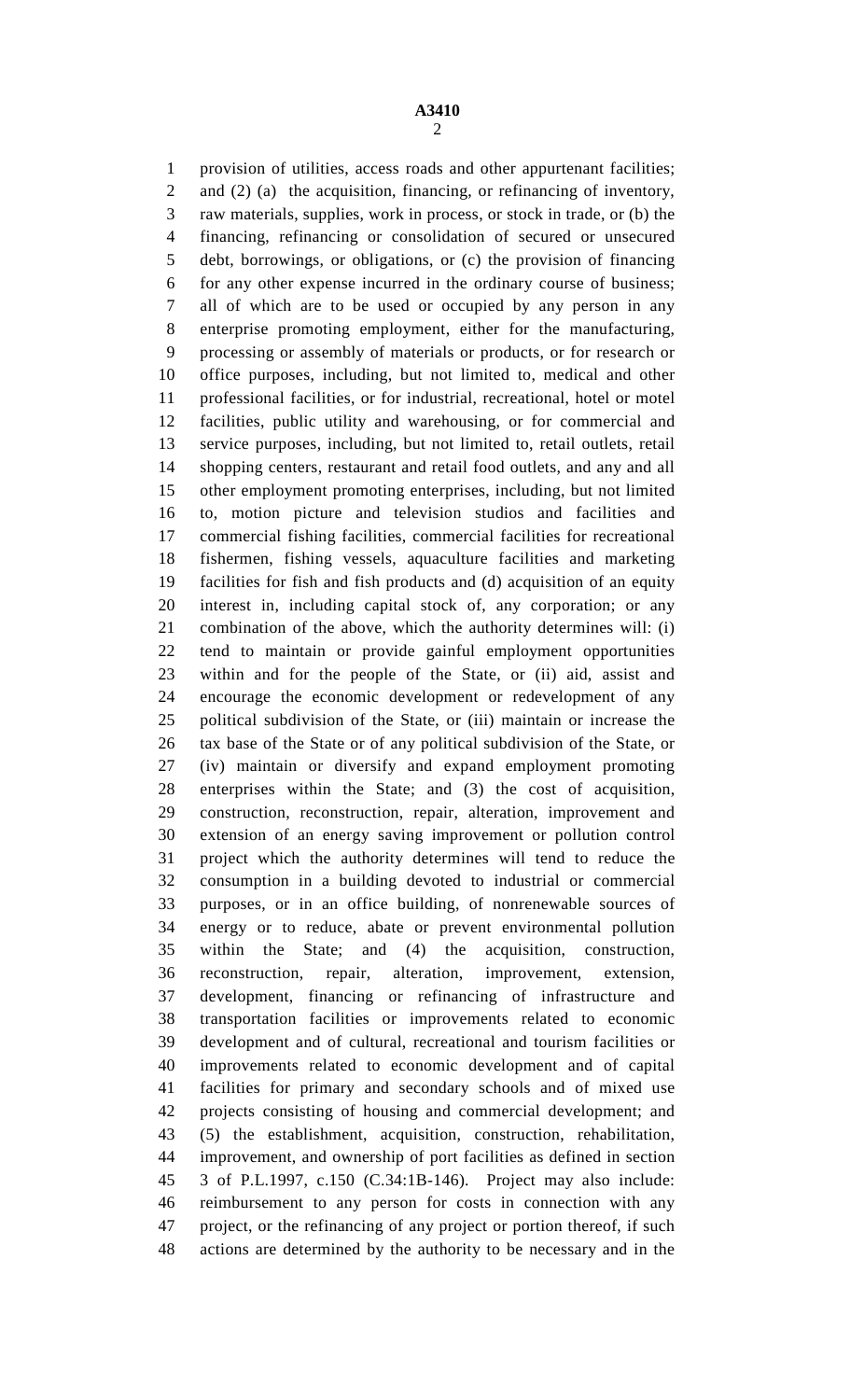1 public interest to maintain employment and the tax base of any 2 political subdivision and likely to facilitate improvements or the 3 completion of the project; and developing property and any 4 construction, reconstruction, improvement, alteration, equipment or 5 maintenance or repair, or planning and designing in connection 6 therewith. For the purpose of carrying out mixed use projects 7 consisting of both housing and commercial development, the 8 authority may enter into agreements with the New Jersey Housing 9 and Mortgage Finance Agency for loan guarantees for any such 10 project in accordance with the provisions of P.L.1995, c.359 11 (C.55:14K-64 et al.), and for that purpose shall allocate to the New 12 Jersey Housing and Mortgage Finance Agency, under such 13 agreements, funding available pursuant to subsection a. of section 4 14 of P.L.1992, c.16 (C.34:1B-7.13). "Project" shall not include a 15 school facilities project. 16 "Qualified municipality" means a municipality: (1) that has been 17 subject to the supervision of a financial review board pursuant to

18 the "Special Municipal Aid Act," P.L.1987, c.75 (C.52:27D-118.24 19 et seq.) for at least one year; (2) that has been subject to the 20 supervision of the Local Finance Board pursuant to the "Local 21 Government Supervision Act (1947)," P.L.1947, c.151 (C.52:27BB-22 1 et seq.) for at least one year; and (3) which, according to its most 23 recently adopted municipal budget, is dependent upon State aid and 24 other State revenues for not less than 55 percent of its total budget.

25 "Regional Impact Council" or "council" means that body 26 established pursuant to section 39 of P.L.2002, c.43 (C.52:27BBB-27 39).

28 "Rehabilitation term" means that period during which the 29 qualified municipality is under the direction of the chief operating 30 officer appointed pursuant to section 7 of P.L.2002, c.43 31 (C.52:27BBB-7).

32 "Special arbitrator" means that judge designated by the Chief 33 Justice pursuant to section 5 of P.L.2002, c.43 (C.52:27BBB-5).

34 "State supervision" means supervision pursuant to Article 4 of 35 the "Local Government Supervision Act (1947)," P.L.1947, c.151 36 (C.52:27BB-54 et seq.).

37 "Treasurer" or "State treasurer" means the Treasurer of the State 38 of New Jersey.

39 "Under rehabilitation and economic recovery" means that period 40 which coincides with the rehabilitation term and the economic 41 recovery term.

42 (cf: P.L.2002, c.108, s.3)

43

44 2. Section 6 of P.L.2002, c.43 (C.52:27BBB-6) is amended to 45 read as follows:

46 6. a. Upon the appointment of a chief operating officer 47 pursuant to section 7 of P.L.2002, c.43 (C.52:27BBB-7), a qualified 48 municipality shall be under rehabilitation and economic recovery.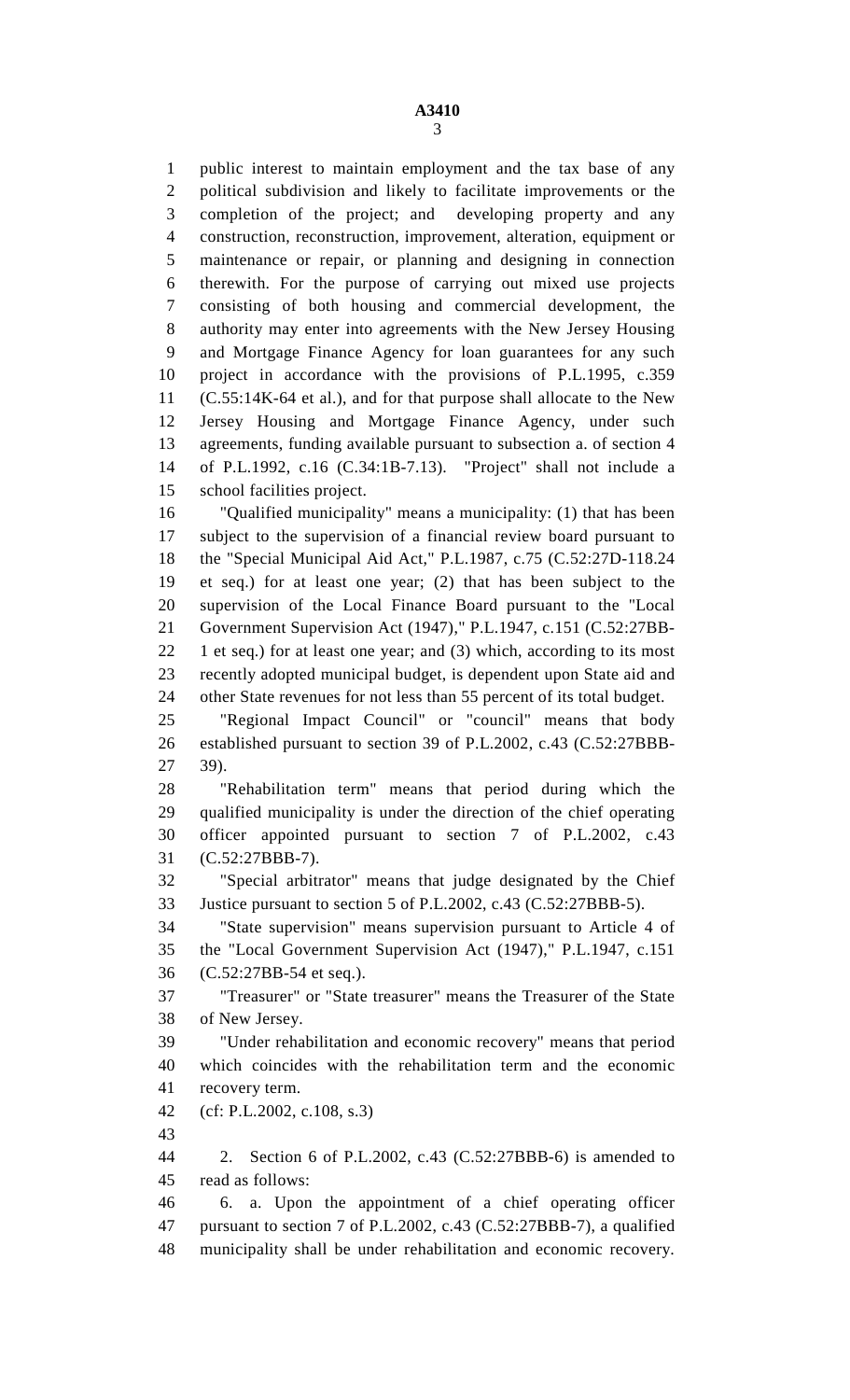1 This period shall begin with the assumption of job responsibilities 2 by the chief operating officer pursuant to this section and terminate 3 five years following the end of the term of the chief operating 4 officer. The period corresponding with the term of the chief 5 operating officer shall be referred to hereinafter as the rehabilitation 6 term. The period commencing with the expiration of the term of the 7 chief operating officer and terminating  $[\text{five}]$  10 years thereafter 8 shall be referred to hereinafter as the economic recovery term.

9 b. (1) During the economic recovery term, the mayor shall 10 exercise those powers delegated to the mayor pursuant to the form 11 of government, the charter and the administrative code of the 12 municipality, and those powers delegated to the mayor under 13 general law. In addition, during the economic recovery term, the 14 mayor shall retain the power to veto the minutes of any independent 15 board or authority, including, but not limited to, the housing 16 authority, parking authority, redevelopment authority, planning 17 board and board of adjustment. No action taken at any meeting of 18 any independent board or authority shall have force or effect until 19 10 days, exclusive of Saturdays, Sundays and public holidays, after 20 the copy of the minutes shall have been delivered to the mayor. If, 21 in that 10-day period, the mayor returns the copy of the minutes 22 with a veto of any action taken by the board or authority at the 23 meeting, that action shall be null and void and of no force and 24 effect. Following the completion of the 10-day period, those 25 actions not vetoed shall be considered approved.

26 (2) During the first 18 months of the economic recovery term, 27 the mayor shall have the power to veto or terminate any 28 employment contract not subject to a collective bargaining 29 agreement, whether or not subject to Title 11A, Civil Service, of the 30 New Jersey Statutes. This shall not apply to employment contracts 31 under extension pursuant to terms under the expired contract.

32 (3) The mayor shall cause to be issued a final report on the 33 progress of the municipality toward achieving municipal 34 rehabilitation and economic recovery, as set forth in section 8 of 35 P.L.2002, c.43 (C.52:27BBB-8) at the end of the economic recovery 36 term.

37 (4) The mayor shall authorize the municipal planning board, 38 from time to time, to prepare a program of municipal capital 39 improvement projects projected over a term of at least six years, 40 and amendments thereto. The program may include current and 41 future major projects being, or to be, undertaken with federal, State, 42 county, or other public funds, or under federal, State, or county 43 supervision. The first year of the program shall, upon adoption by 44 the governing body, constitute the capital budget of the 45 municipality as required by N.J.S.40A:4-43 et seq. The program 46 shall classify projects in regard to the urgency and need for 47 realization, and shall recommend a time sequence for their 48 implementation. The program may also contain the estimated cost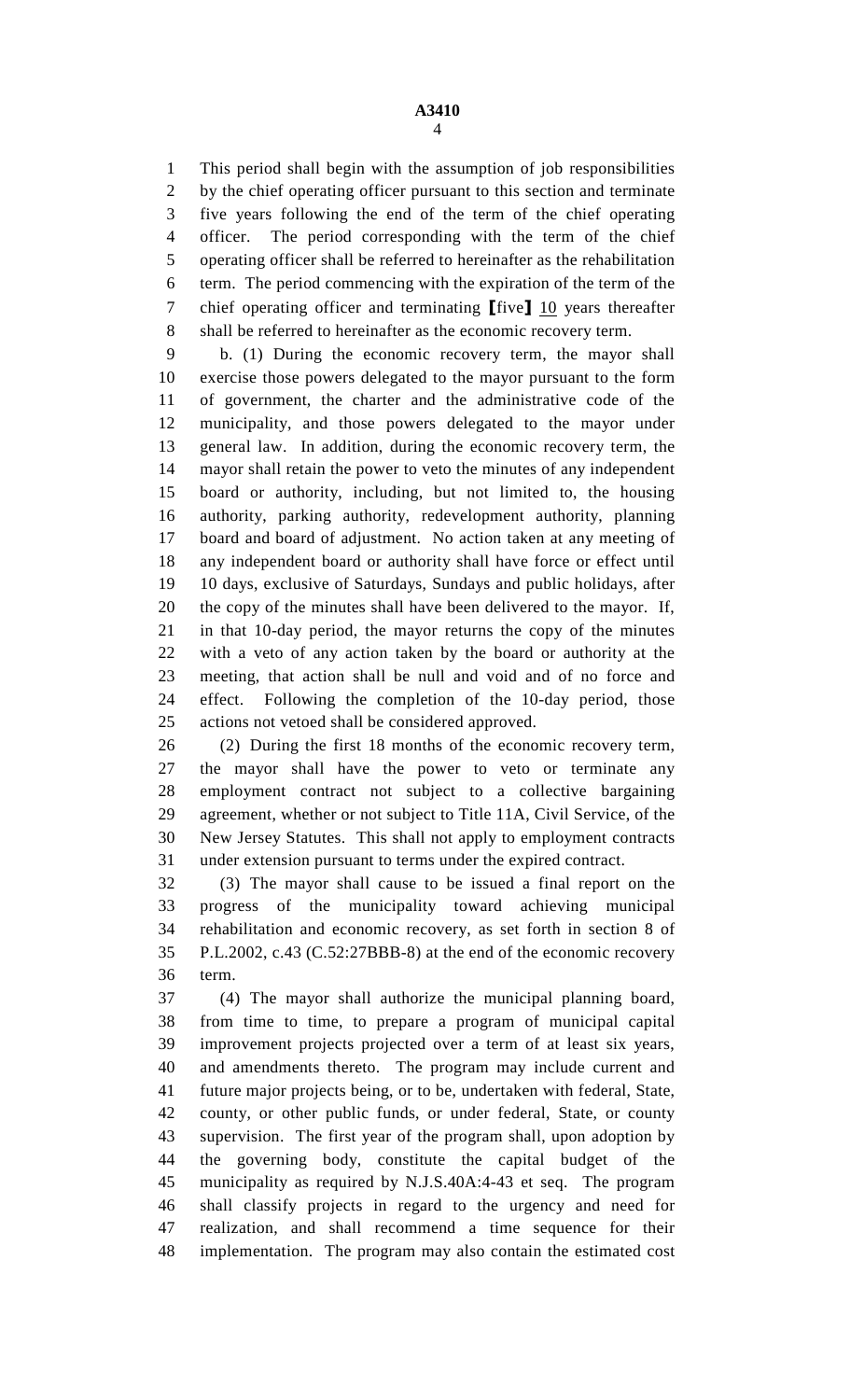1 of each project and indicate probable operating and maintenance 2 costs and probable revenues, if any, as well as existing sources of 3 funds, or the need for additional sources of funds, for the 4 implementation and operation of each project. The program shall, 5 as far as possible, be based on existing information in the 6 possession of the departments and agencies of the municipality and 7 shall take into account public facility needs indicated by the 8 prospective development shown in the master plan of the 9 municipality or as permitted by other municipal land use controls.

10 (5) While the municipality is under rehabilitation and economic 11 recovery, the mayor shall retain the power to make those 12 appointments to municipal authorities, boards or commissions, as 13 the case may be, which is otherwise allocated to the mayor pursuant 14 to law.

15 The mayor may retain staff for the purpose of advising the mayor 16 and aiding in the performance of constituent services during the 17 rehabilitation term.

18 (6) The Director of the Division of Local Government Services 19 in the Department of Community Affairs shall annually conduct a 20 compliance audit of the activities of a qualified municipality during 21 the economic recovery term to ensure compliance with P.L.2002, 22 c.43 (C.52:27BBB-1 et al.) and other relevant State laws and shall 23 report the findings to the Local Finance Board and the mayor.

24 (7) The financial incentives set forth in sections 54 through 56 25 of P.L.2002, c.43 (C.52:27BBB-53 through 55) shall remain in 26 effect until the municipality is no longer eligible for financial 27 assistance pursuant to the "Special Municipal Aid Act," P.L.1987, 28 c.75 (C.52:27D-118.24 et seq.).

29 c. Upon the assumption of job responsibilities by the chief 30 operating officer, the financial review board created pursuant to 31 section 5 of P.L.1999, c.156 (C.52:27D-118.30a) to oversee the 32 finances of the municipality shall cease to function and the 33 municipality shall cease to be under supervision pursuant to Article 34 4 of P.L.1947, c.151 (C.52:27BB-54 et seq.).

35 All outstanding debts or obligations incurred by a qualified 36 municipality or the New Jersey Housing and Mortgage Finance 37 Agency established pursuant to section 4 of the "New Jersey 38 Housing and Mortgage Finance Agency Law of 1983," P.L.1983, 39 c.530 (C.55:14K-4) and secured by a right of first refusal on 40 municipally-owned property as of 10 days following a 41 determination by the commissioner that the municipality fulfills the 42 definition of a qualified municipality pursuant to section 4 of 43 P.L.2002, c.43 (C.52:27BBB-4), with any subsidiary of that agency 44 with jurisdiction in a qualified municipality, other than those debts 45 or obligations represented by bonds or other negotiable instruments, 46 are forgiven.

47 Notwithstanding the termination of the financial review board 48 and supervision, all memorandums of understanding entered into by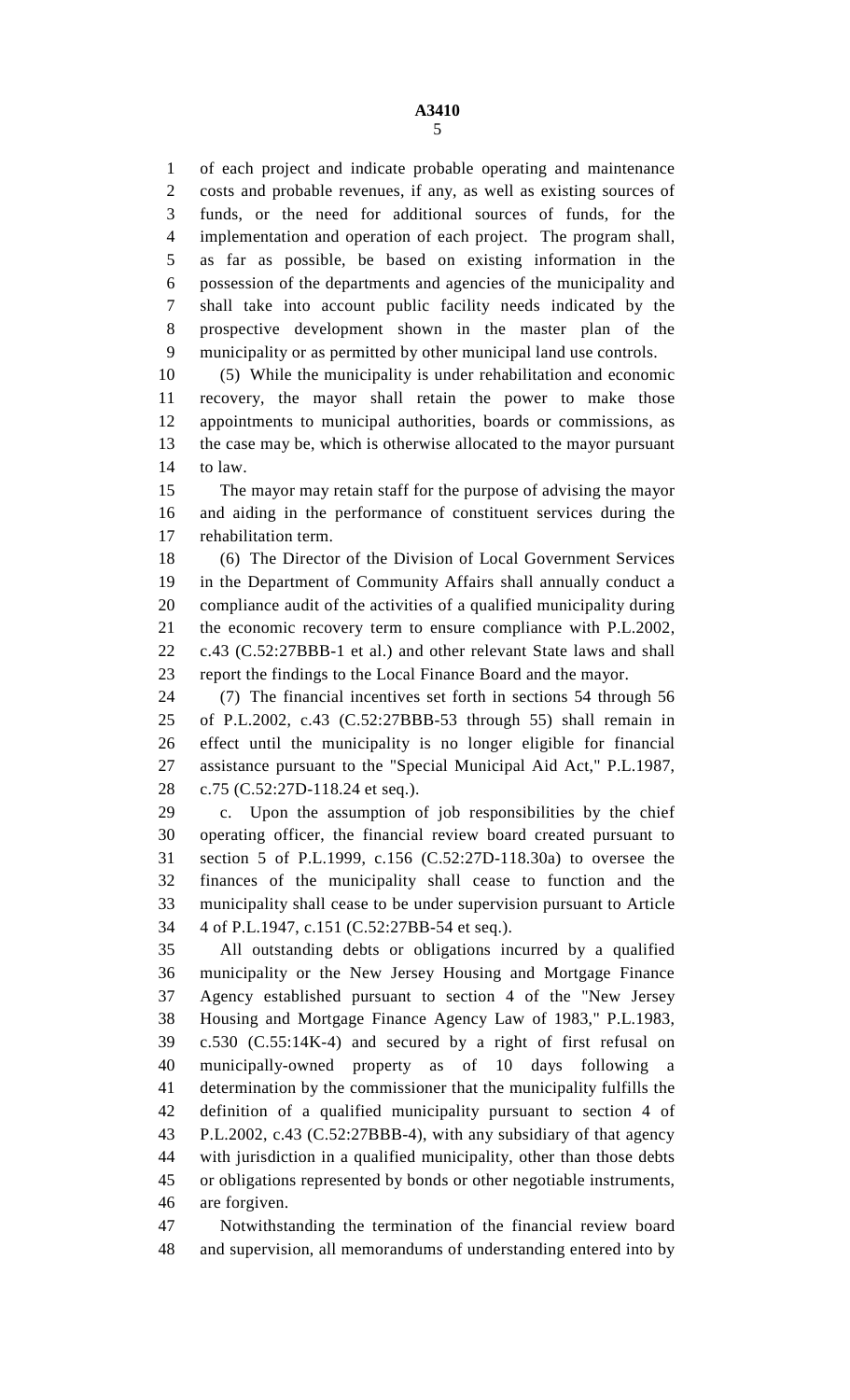1 the municipality as a condition of receiving assistance under 2 P.L.1987, c.75 (C.52:27D-118.24 et seq.) that require the 3 municipality to implement any government, administrative, 4 operational efficiency or oversight measures necessary for the fiscal 5 recovery of the municipality as recommended by the director and 6 approved by the Local Finance Board shall continue to have full 7 force and effect.

8 During the rehabilitation term, the chief operating officer shall 9 be responsible for entering into any memorandum of understanding 10 on behalf of the qualified municipality that is required as a 11 condition of receiving assistance under P.L.1987, c.75 (C.52:27D-12 118.24 et seq.), or any other law; provided, however, that those 13 memoranda of understanding shall be consistent with the provisions 14 of P.L.2002, c.43 (C.52:27BBB-1 et al.) and P.L.2007, c.176 15 (C.52:27BBB-2.2 et al.), and the powers of the chief operating 16 officer granted pursuant thereto. Any such memoranda of 17 understanding shall be executed between the chief operating officer 18 and the Director of the Division of Local Government Services in 19 the Department of Community Affairs. Whenever the powers and 20 duties of the chief operating officer have devolved upon the director 21 pursuant to subsection b. of section 7 of P.L.2002, c.43 22 (C.52:27BBB-7), the memorandum of understanding shall be 23 executed between the director, on behalf of the qualified 24 municipality, and the State Treasurer, on behalf of the State.

25 (cf: P.L.2009, c.337, s.2)

26

28 29

31

27 3. This act shall take effect immediately.

#### 30 STATEMENT

32 This bill would extend the economic recovery term under the 33 "Municipal Rehabilitation and Economic Recovery Act," P.L.2002, 34 c.43 (C.52:27BBB-1 et al.), by five years. This would extend the 35 special governing procedures, economic benefits, and additional 36 oversight measures provided for a qualified municipality under that 37 Act. Based upon the continuing unique fiscal distress facing the 38 City of Camden, the only municipality to have qualified under the 39 Act so far, it is evident that a longer economic recovery term is 40 necessary to achieving the fiscal stability and economic 41 revitalization goals of the Act.

42 43

44

45

46 Extends economic recovery term under "Municipal 47 Rehabilitation and Economic Recovery Act."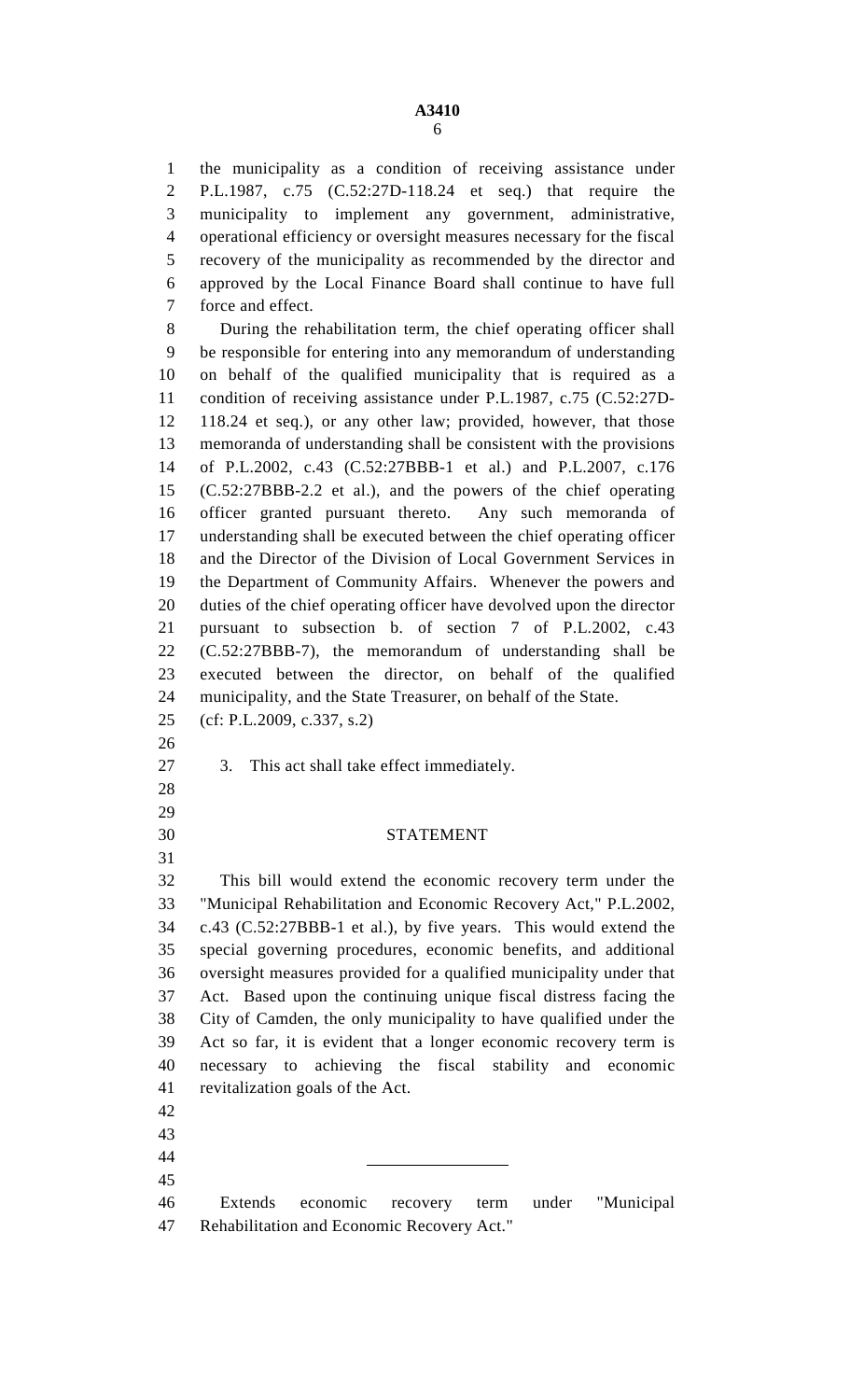# **ASSEMBLY, No. 3410 STATE OF NEW JERSEY 216th LEGISLATURE**

INTRODUCED JUNE 16, 2014

**Sponsored by: Assemblyman ANGEL FUENTES District 5 (Camden and Gloucester) Assemblyman GILBERT "WHIP" L. WILSON District 5 (Camden and Gloucester) Assemblywoman CELESTE M. RILEY District 3 (Cumberland, Gloucester and Salem) Assemblywoman SHAVONDA E. SUMTER District 35 (Bergen and Passaic)** 

**Co-Sponsored by: Senator Norcross** 

#### **SYNOPSIS**

 Extends economic recovery term under "Municipal Rehabilitation and Economic Recovery Act."



**(Sponsorship Updated As Of: 7/1/2014)**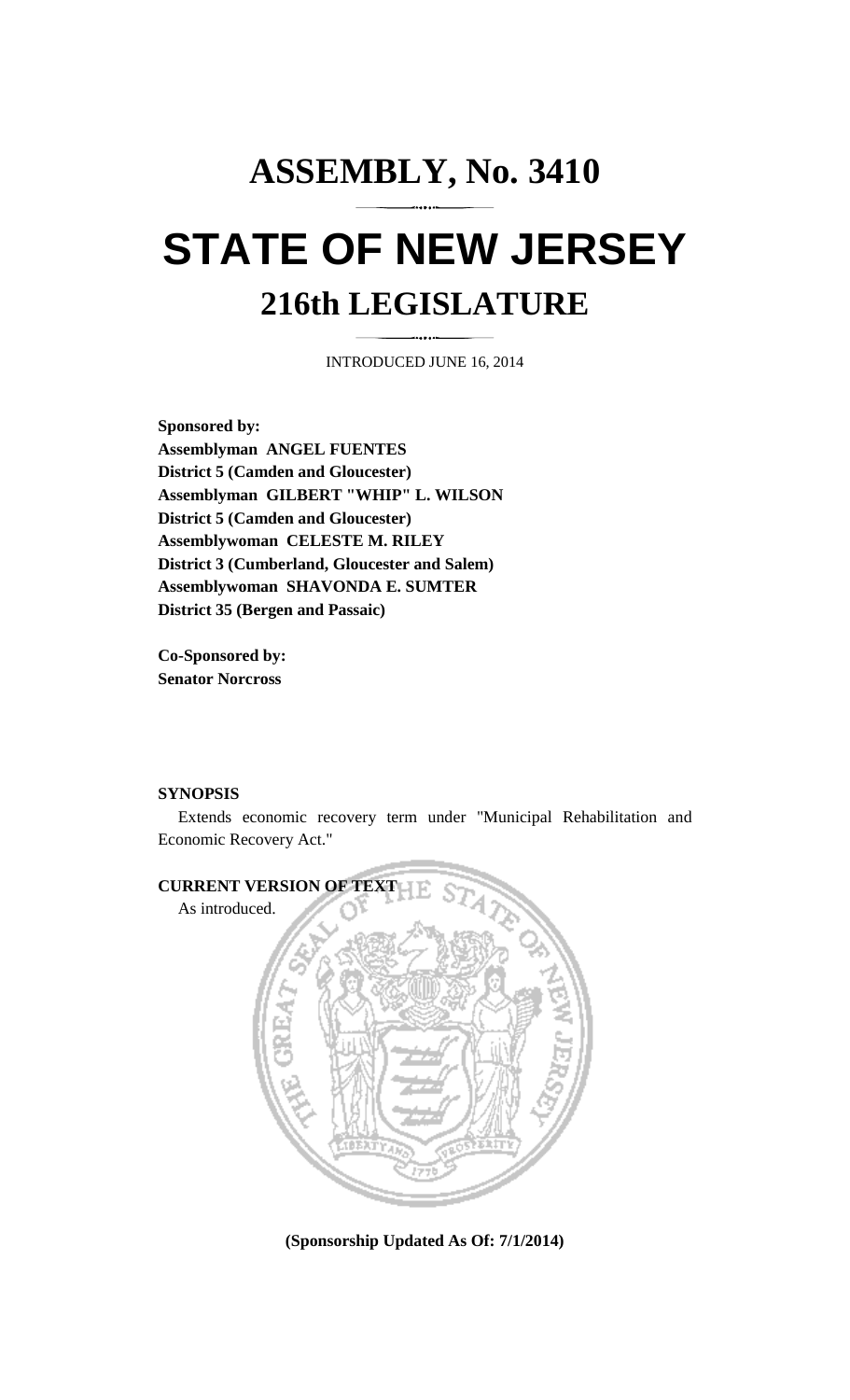1 **AN ACT** concerning municipal rehabilitation and economic recovery 2 and amending P.L.2002, c.43. 3 4 **BE IT ENACTED** *by the Senate and General Assembly of the State*  5 *of New Jersey:* 6 7 1. Section 3 of P.L.2002, c.43 (C.52:27BBB-3) is amended to 8 read as follows: 9 3. As used in this act: 10 "Authority" means the New Jersey Economic Development 11 Authority established pursuant to P.L.1974, c.80 (C.34:1B-1 et 12 seq.). 13 "Board" means the State Economic Recovery Board established 14 pursuant to section 36 of P.L.2002, c.43 (C.52:27BBB-36). 15 "Chief operating officer" means that person appointed pursuant 16 to P.L.2002, c.43 (C.52:27BBB-1 et al.) responsible for 17 reorganizing governmental operations of a qualified municipality in 18 order to assure the delivery of essential municipal services and the 19 professional administration of that municipal government. 20 "Commissioner" means the Commissioner of Community 21 Affairs. 22 "Contiguous with" means within. 23 "Director" means the Director of the Division of Local 24 Government Services in the Department of Community Affairs. 25 "Economic recovery term" means the period commencing with 26 the expiration of the term of the chief operating officer and 27 terminating [five] 10 years thereafter. 28 "In consultation with" means with consideration of the input of, 29 or the advice of, the mayor, governing body, chief operating officer 30 or director, as the case may be, without regard to the form or 31 manner of the consultation. 32 "Local Finance Board" means the Local Finance Board of the 33 Division of Local Government Services in the Department of 34 Community Affairs. 35 "Mayor" means the mayor or chief executive officer of the 36 municipality, as appropriate to the form of government. 37 "Project" means: (1) (a) acquisition, construction, reconstruction, 38 repair, alteration, improvement and extension of any building, 39 structure, facility, including water transmission facilities or other 40 improvement, whether or not in existence or under construction, (b) 41 purchase and installation of equipment and machinery, (c) 42 acquisition and improvement of real estate and the extension or 43 provision of utilities, access roads and other appurtenant facilities; 44 and (2) (a) the acquisition, financing, or refinancing of inventory, 45 raw materials, supplies, work in process, or stock in trade, or (b) the

 **EXPLANATION – Matter enclosed in bold-faced brackets** [**thus**] **in the above bill is not enacted and is intended to be omitted in the law.** 

 **Matter underlined thus is new matter.**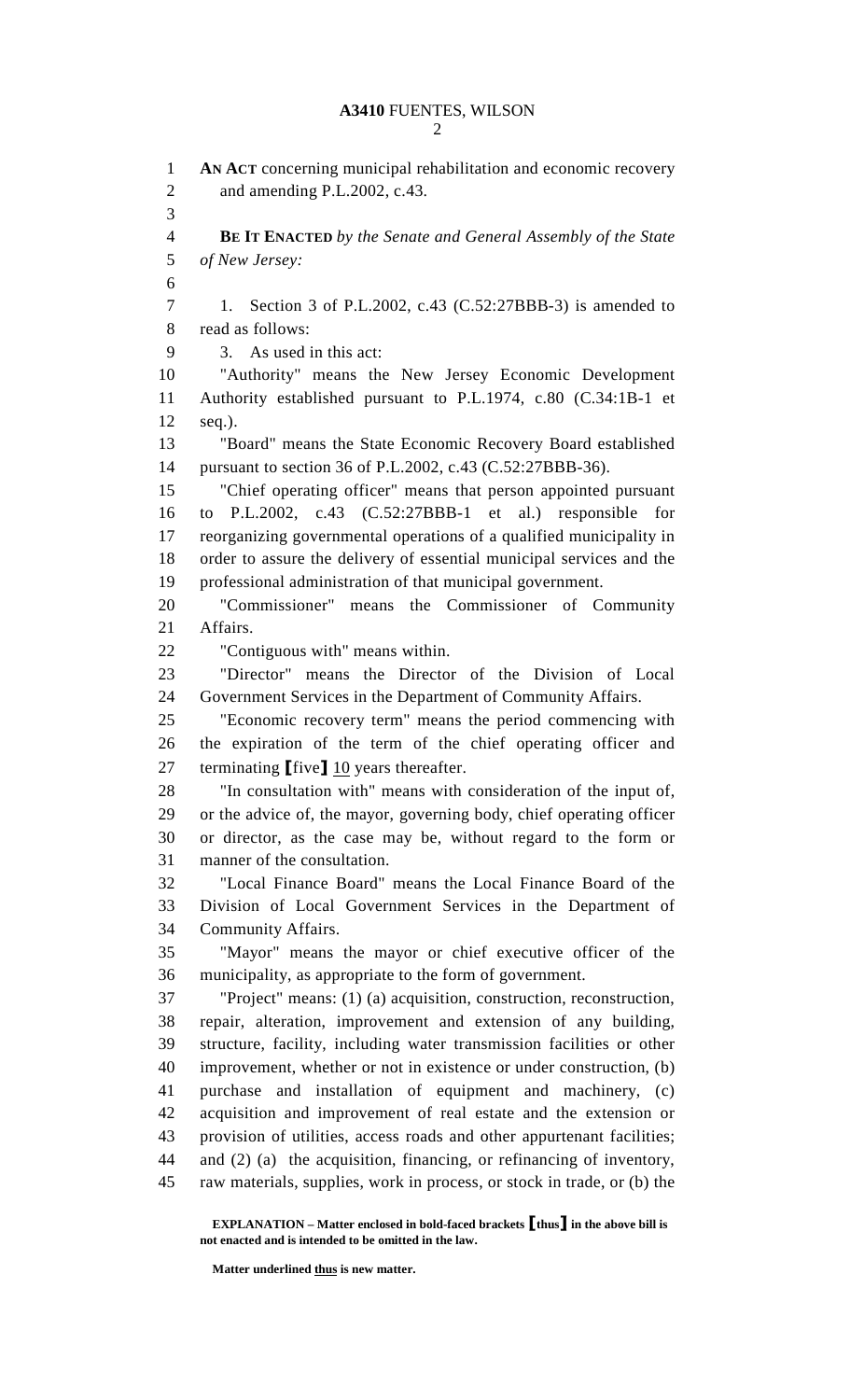1 financing, refinancing or consolidation of secured or unsecured 2 debt, borrowings, or obligations, or (c) the provision of financing 3 for any other expense incurred in the ordinary course of business; 4 all of which are to be used or occupied by any person in any 5 enterprise promoting employment, either for the manufacturing, 6 processing or assembly of materials or products, or for research or 7 office purposes, including, but not limited to, medical and other 8 professional facilities, or for industrial, recreational, hotel or motel 9 facilities, public utility and warehousing, or for commercial and 10 service purposes, including, but not limited to, retail outlets, retail 11 shopping centers, restaurant and retail food outlets, and any and all 12 other employment promoting enterprises, including, but not limited 13 to, motion picture and television studios and facilities and 14 commercial fishing facilities, commercial facilities for recreational 15 fishermen, fishing vessels, aquaculture facilities and marketing 16 facilities for fish and fish products and (d) acquisition of an equity 17 interest in, including capital stock of, any corporation; or any 18 combination of the above, which the authority determines will: (i) 19 tend to maintain or provide gainful employment opportunities 20 within and for the people of the State, or (ii) aid, assist and 21 encourage the economic development or redevelopment of any 22 political subdivision of the State, or (iii) maintain or increase the 23 tax base of the State or of any political subdivision of the State, or 24 (iv) maintain or diversify and expand employment promoting 25 enterprises within the State; and (3) the cost of acquisition, 26 construction, reconstruction, repair, alteration, improvement and 27 extension of an energy saving improvement or pollution control 28 project which the authority determines will tend to reduce the 29 consumption in a building devoted to industrial or commercial 30 purposes, or in an office building, of nonrenewable sources of 31 energy or to reduce, abate or prevent environmental pollution 32 within the State; and (4) the acquisition, construction, 33 reconstruction, repair, alteration, improvement, extension, 34 development, financing or refinancing of infrastructure and 35 transportation facilities or improvements related to economic 36 development and of cultural, recreational and tourism facilities or 37 improvements related to economic development and of capital 38 facilities for primary and secondary schools and of mixed use 39 projects consisting of housing and commercial development; and 40 (5) the establishment, acquisition, construction, rehabilitation, 41 improvement, and ownership of port facilities as defined in section 42 3 of P.L.1997, c.150 (C.34:1B-146). Project may also include: 43 reimbursement to any person for costs in connection with any 44 project, or the refinancing of any project or portion thereof, if such 45 actions are determined by the authority to be necessary and in the 46 public interest to maintain employment and the tax base of any 47 political subdivision and likely to facilitate improvements or the 48 completion of the project; and developing property and any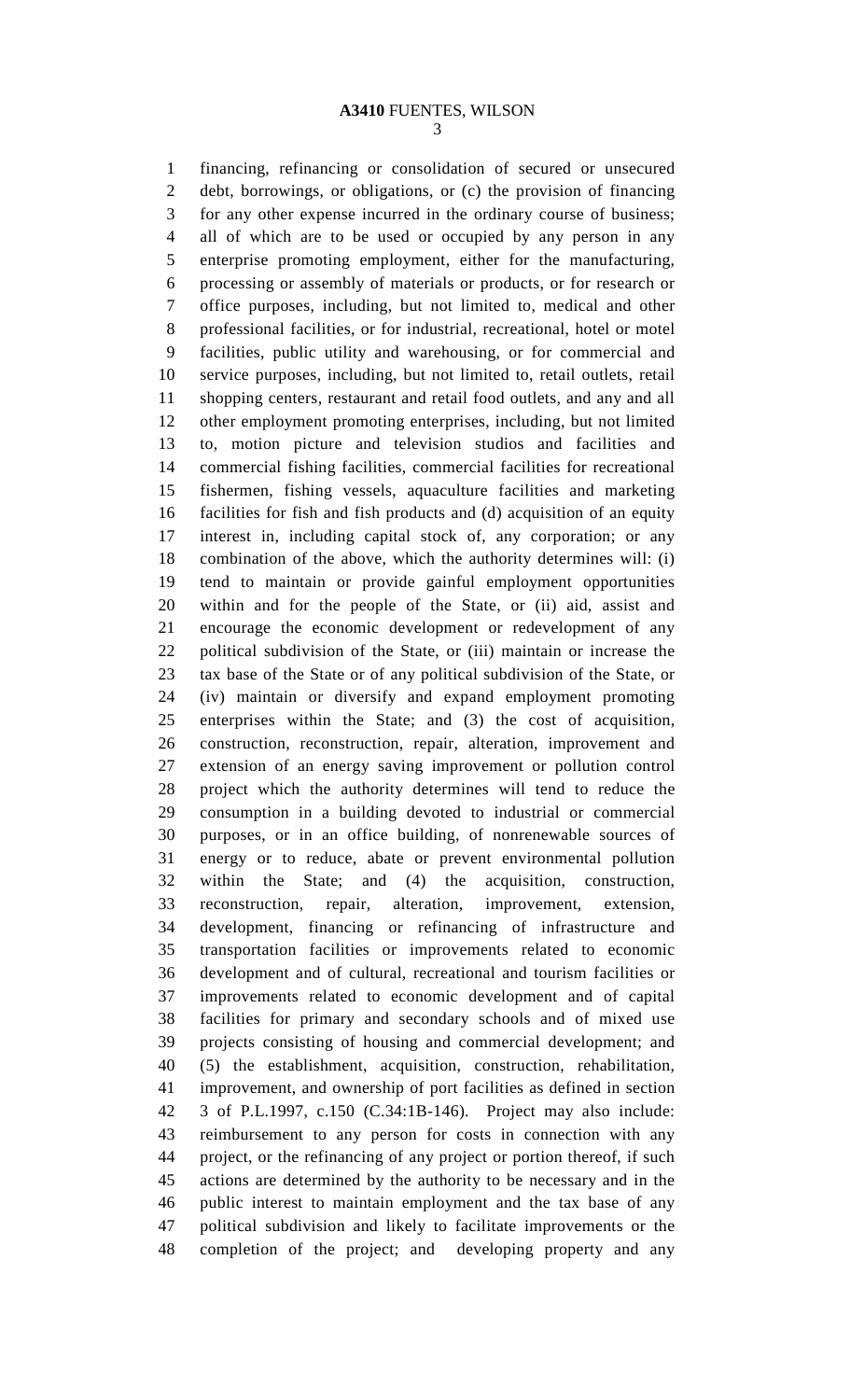1 construction, reconstruction, improvement, alteration, equipment or 2 maintenance or repair, or planning and designing in connection 3 therewith. For the purpose of carrying out mixed use projects 4 consisting of both housing and commercial development, the 5 authority may enter into agreements with the New Jersey Housing 6 and Mortgage Finance Agency for loan guarantees for any such 7 project in accordance with the provisions of P.L.1995, c.359 8 (C.55:14K-64 et al.), and for that purpose shall allocate to the New 9 Jersey Housing and Mortgage Finance Agency, under such 10 agreements, funding available pursuant to subsection a. of section 4 11 of P.L.1992, c.16 (C.34:1B-7.13). "Project" shall not include a 12 school facilities project. 13 "Qualified municipality" means a municipality: (1) that has been

14 subject to the supervision of a financial review board pursuant to 15 the "Special Municipal Aid Act," P.L.1987, c.75 (C.52:27D-118.24 16 et seq.) for at least one year; (2) that has been subject to the 17 supervision of the Local Finance Board pursuant to the "Local 18 Government Supervision Act (1947)," P.L.1947, c.151 (C.52:27BB-19 1 et seq.) for at least one year; and (3) which, according to its most 20 recently adopted municipal budget, is dependent upon State aid and 21 other State revenues for not less than 55 percent of its total budget.

22 "Regional Impact Council" or "council" means that body 23 established pursuant to section 39 of P.L.2002, c.43 (C.52:27BBB-24 39).

25 "Rehabilitation term" means that period during which the 26 qualified municipality is under the direction of the chief operating 27 officer appointed pursuant to section 7 of P.L.2002, c.43 28 (C.52:27BBB-7).

29 "Special arbitrator" means that judge designated by the Chief 30 Justice pursuant to section 5 of P.L.2002, c.43 (C.52:27BBB-5).

31 "State supervision" means supervision pursuant to Article 4 of 32 the "Local Government Supervision Act (1947)," P.L.1947, c.151 33 (C.52:27BB-54 et seq.).

34 "Treasurer" or "State treasurer" means the Treasurer of the State 35 of New Jersey.

36 "Under rehabilitation and economic recovery" means that period 37 which coincides with the rehabilitation term and the economic 38 recovery term.

- 39 (cf: P.L.2002, c.108, s.3)
- 40

41 2. Section 6 of P.L.2002, c.43 (C.52:27BBB-6) is amended to 42 read as follows:

43 6. a. Upon the appointment of a chief operating officer 44 pursuant to section 7 of P.L.2002, c.43 (C.52:27BBB-7), a qualified 45 municipality shall be under rehabilitation and economic recovery. 46 This period shall begin with the assumption of job responsibilities 47 by the chief operating officer pursuant to this section and terminate 48 five years following the end of the term of the chief operating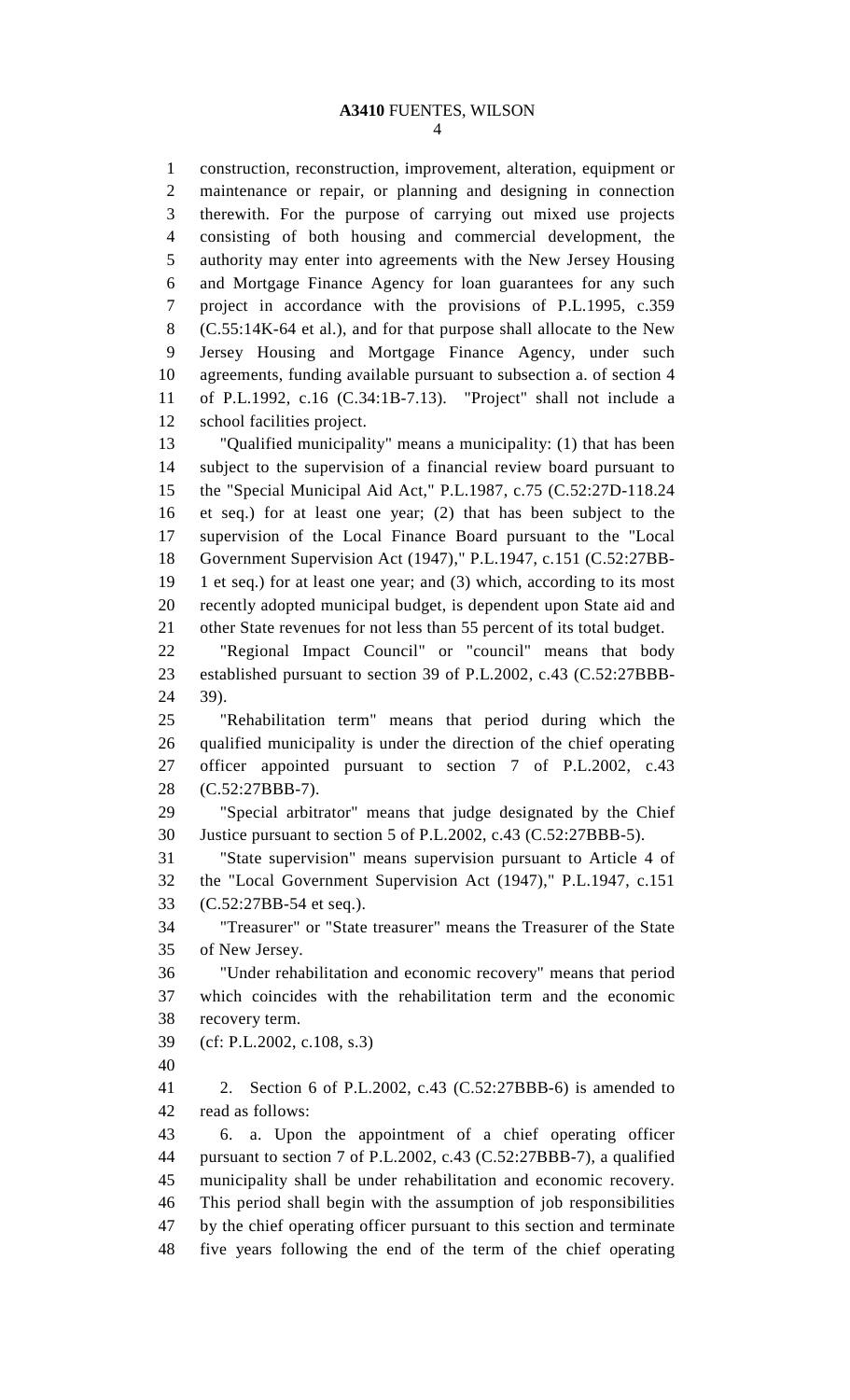1 officer. The period corresponding with the term of the chief 2 operating officer shall be referred to hereinafter as the rehabilitation 3 term. The period commencing with the expiration of the term of the 4 chief operating officer and terminating  $[\text{five}]$  10 years thereafter 5 shall be referred to hereinafter as the economic recovery term.

6 b. (1) During the economic recovery term, the mayor shall 7 exercise those powers delegated to the mayor pursuant to the form 8 of government, the charter and the administrative code of the 9 municipality, and those powers delegated to the mayor under 10 general law. In addition, during the economic recovery term, the 11 mayor shall retain the power to veto the minutes of any independent 12 board or authority, including, but not limited to, the housing 13 authority, parking authority, redevelopment authority, planning 14 board and board of adjustment. No action taken at any meeting of 15 any independent board or authority shall have force or effect until 16 10 days, exclusive of Saturdays, Sundays and public holidays, after 17 the copy of the minutes shall have been delivered to the mayor. If, 18 in that 10-day period, the mayor returns the copy of the minutes 19 with a veto of any action taken by the board or authority at the 20 meeting, that action shall be null and void and of no force and 21 effect. Following the completion of the 10-day period, those 22 actions not vetoed shall be considered approved.

23 (2) During the first 18 months of the economic recovery term, 24 the mayor shall have the power to veto or terminate any 25 employment contract not subject to a collective bargaining 26 agreement, whether or not subject to Title 11A, Civil Service, of the 27 New Jersey Statutes. This shall not apply to employment contracts 28 under extension pursuant to terms under the expired contract.

29 (3) The mayor shall cause to be issued a final report on the 30 progress of the municipality toward achieving municipal 31 rehabilitation and economic recovery, as set forth in section 8 of 32 P.L.2002, c.43 (C.52:27BBB-8) at the end of the economic recovery 33 term.

34 (4) The mayor shall authorize the municipal planning board, 35 from time to time, to prepare a program of municipal capital 36 improvement projects projected over a term of at least six years, 37 and amendments thereto. The program may include current and 38 future major projects being, or to be, undertaken with federal, State, 39 county, or other public funds, or under federal, State, or county 40 supervision. The first year of the program shall, upon adoption by 41 the governing body, constitute the capital budget of the 42 municipality as required by N.J.S.40A:4-43 et seq. The program 43 shall classify projects in regard to the urgency and need for 44 realization, and shall recommend a time sequence for their 45 implementation. The program may also contain the estimated cost 46 of each project and indicate probable operating and maintenance 47 costs and probable revenues, if any, as well as existing sources of 48 funds, or the need for additional sources of funds, for the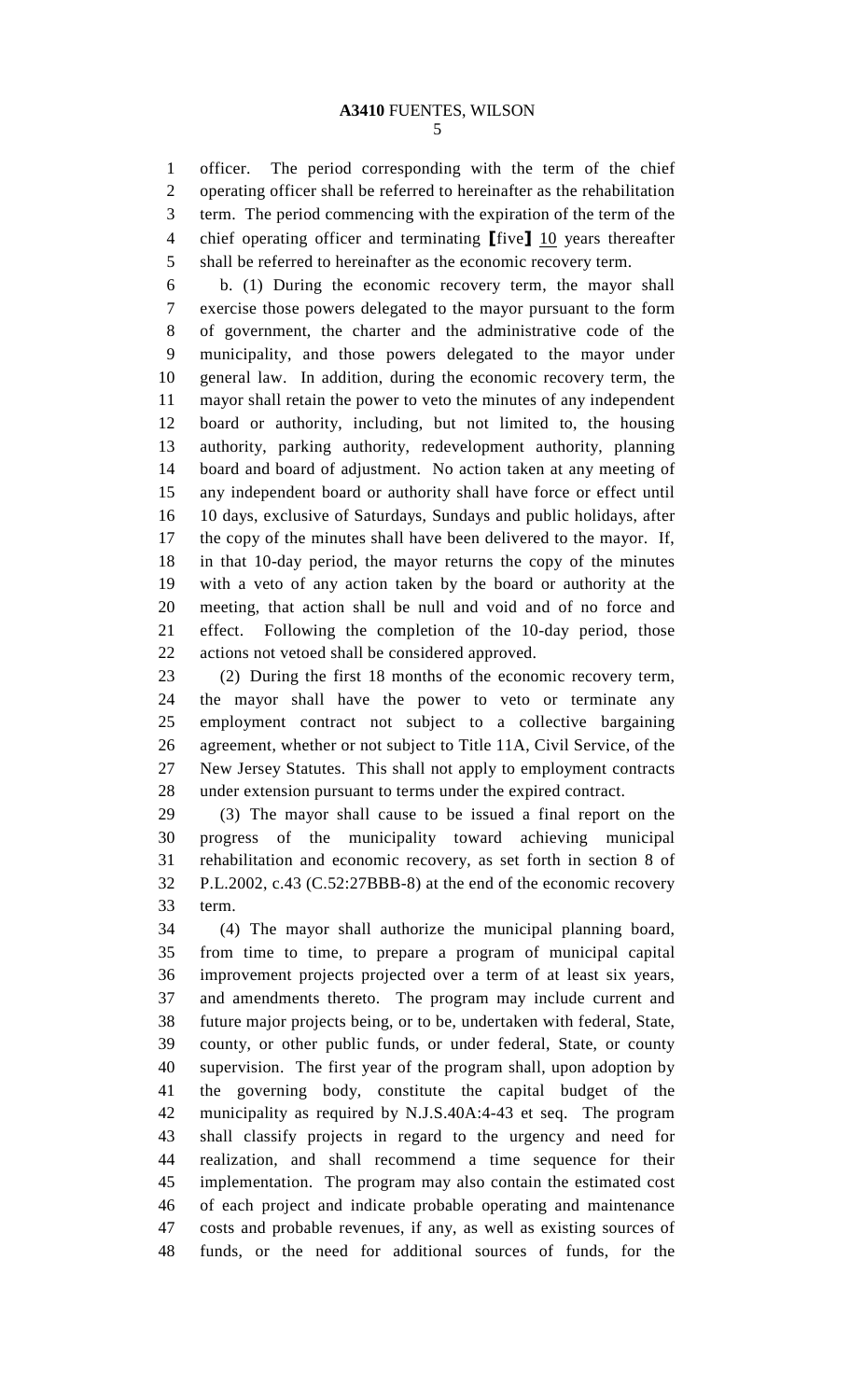1 implementation and operation of each project. The program shall, 2 as far as possible, be based on existing information in the 3 possession of the departments and agencies of the municipality and 4 shall take into account public facility needs indicated by the 5 prospective development shown in the master plan of the 6 municipality or as permitted by other municipal land use controls.

7 (5) While the municipality is under rehabilitation and economic 8 recovery, the mayor shall retain the power to make those 9 appointments to municipal authorities, boards or commissions, as 10 the case may be, which is otherwise allocated to the mayor pursuant 11 to law.

12 The mayor may retain staff for the purpose of advising the mayor 13 and aiding in the performance of constituent services during the 14 rehabilitation term.

15 (6) The Director of the Division of Local Government Services 16 in the Department of Community Affairs shall annually conduct a 17 compliance audit of the activities of a qualified municipality during 18 the economic recovery term to ensure compliance with P.L.2002, 19 c.43 (C.52:27BBB-1 et al.) and other relevant State laws and shall 20 report the findings to the Local Finance Board and the mayor.

21 (7) The financial incentives set forth in sections 54 through 56 22 of P.L.2002, c.43 (C.52:27BBB-53 through 55) shall remain in 23 effect until the municipality is no longer eligible for financial 24 assistance pursuant to the "Special Municipal Aid Act," P.L.1987, 25 c.75 (C.52:27D-118.24 et seq.).

26 c. Upon the assumption of job responsibilities by the chief 27 operating officer, the financial review board created pursuant to 28 section 5 of P.L.1999, c.156 (C.52:27D-118.30a) to oversee the 29 finances of the municipality shall cease to function and the 30 municipality shall cease to be under supervision pursuant to Article 31 4 of P.L.1947, c.151 (C.52:27BB-54 et seq.).

32 All outstanding debts or obligations incurred by a qualified 33 municipality or the New Jersey Housing and Mortgage Finance 34 Agency established pursuant to section 4 of the "New Jersey 35 Housing and Mortgage Finance Agency Law of 1983," P.L.1983, 36 c.530 (C.55:14K-4) and secured by a right of first refusal on 37 municipally-owned property as of 10 days following a 38 determination by the commissioner that the municipality fulfills the 39 definition of a qualified municipality pursuant to section 4 of 40 P.L.2002, c.43 (C.52:27BBB-4), with any subsidiary of that agency 41 with jurisdiction in a qualified municipality, other than those debts 42 or obligations represented by bonds or other negotiable instruments, 43 are forgiven.

44 Notwithstanding the termination of the financial review board 45 and supervision, all memorandums of understanding entered into by 46 the municipality as a condition of receiving assistance under 47 P.L.1987, c.75 (C.52:27D-118.24 et seq.) that require the 48 municipality to implement any government, administrative,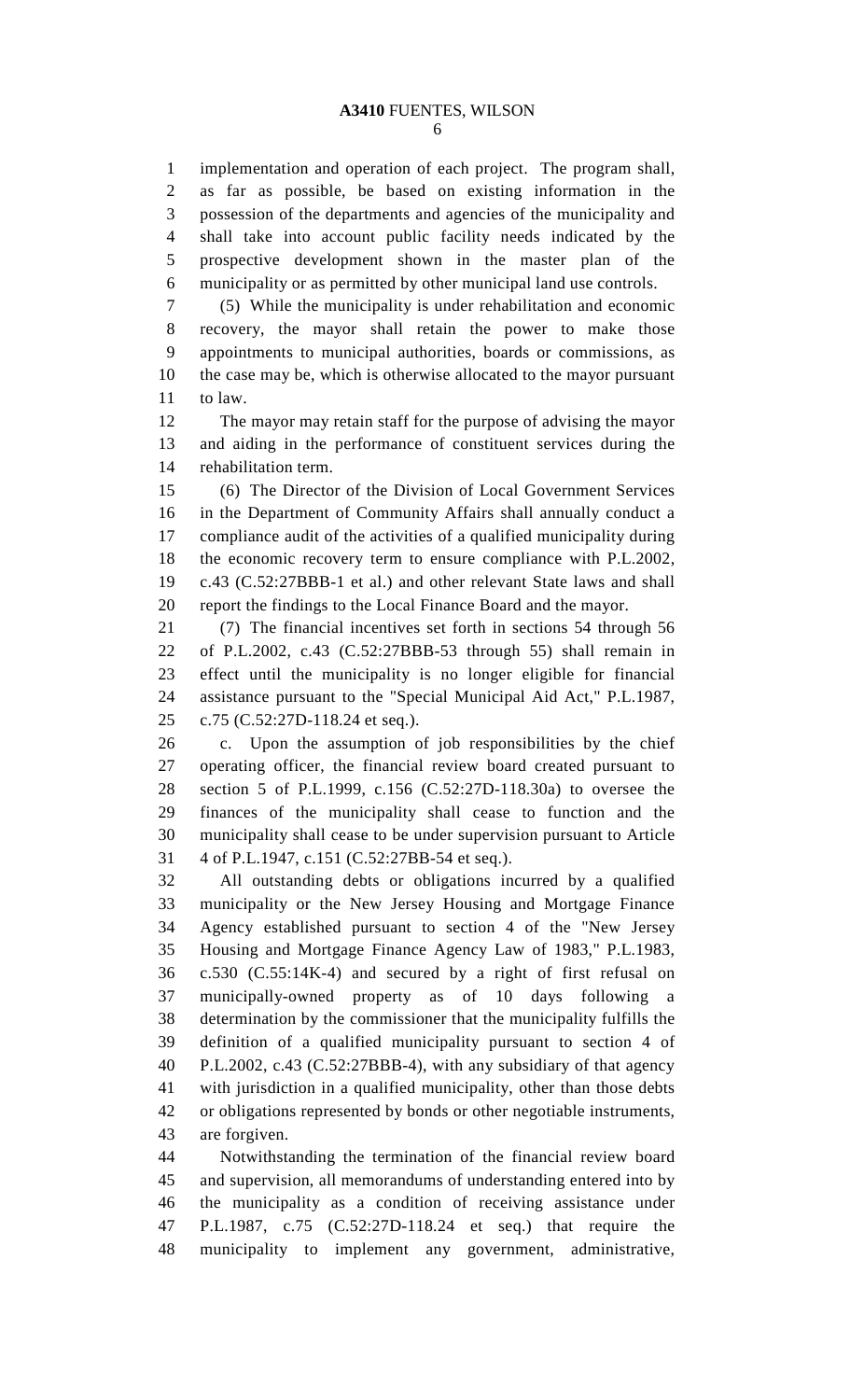1 operational efficiency or oversight measures necessary for the fiscal 2 recovery of the municipality as recommended by the director and 3 approved by the Local Finance Board shall continue to have full 4 force and effect.

5 During the rehabilitation term, the chief operating officer shall 6 be responsible for entering into any memorandum of understanding 7 on behalf of the qualified municipality that is required as a 8 condition of receiving assistance under P.L.1987, c.75 (C.52:27D-9 118.24 et seq.), or any other law; provided, however, that those 10 memoranda of understanding shall be consistent with the provisions 11 of P.L.2002, c.43 (C.52:27BBB-1 et al.) and P.L.2007, c.176 12 (C.52:27BBB-2.2 et al.), and the powers of the chief operating 13 officer granted pursuant thereto. Any such memoranda of 14 understanding shall be executed between the chief operating officer 15 and the Director of the Division of Local Government Services in 16 the Department of Community Affairs. Whenever the powers and 17 duties of the chief operating officer have devolved upon the director 18 pursuant to subsection b. of section 7 of P.L.2002, c.43 19 (C.52:27BBB-7), the memorandum of understanding shall be 20 executed between the director, on behalf of the qualified 21 municipality, and the State Treasurer, on behalf of the State. 22 (cf: P.L.2009, c.337, s.2) 23 24 3. This act shall take effect immediately.

25 26

28

27 STATEMENT

29 This bill would extend the economic recovery term under the 30 "Municipal Rehabilitation and Economic Recovery Act," P.L.2002, 31 c.43 (C.52:27BBB-1 et al.), by five years. This would extend the 32 special governing procedures, economic benefits, and additional 33 oversight measures provided for a qualified municipality under that 34 Act. Based upon the continuing unique fiscal distress facing the 35 City of Camden, the only municipality to have qualified under the 36 Act so far, it is evident that a longer economic recovery term is 37 necessary to achieving the fiscal stability and economic 38 revitalization goals of the Act.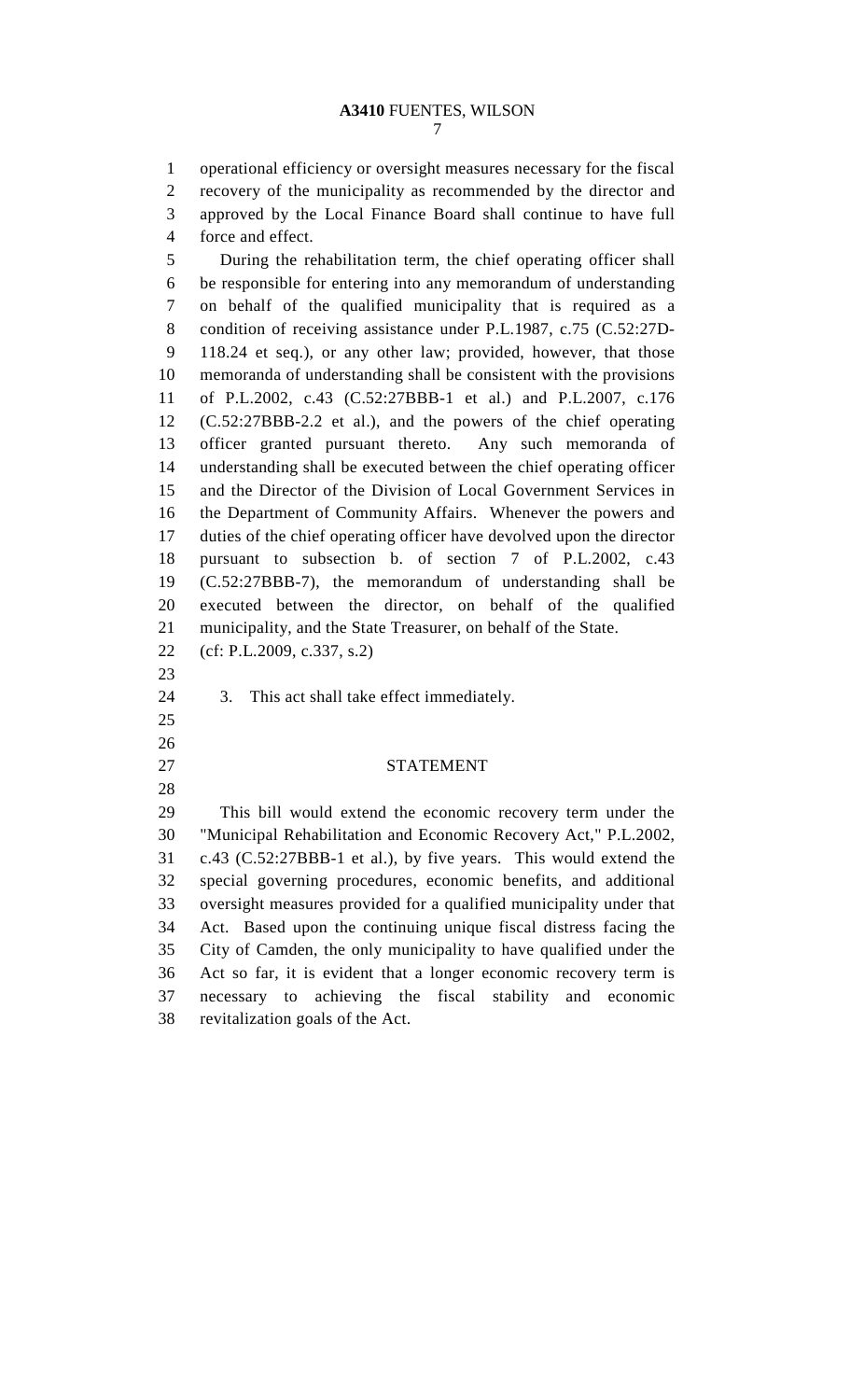#### STATEMENT TO

#### **ASSEMBLY, No. 3410**

## **STATE OF NEW JERSEY**

#### DATED: JUNE 23, 2014

 The Assembly Appropriations Committee reports favorably Assembly Bill No. 3410.

 This bill extends the economic recovery term under the "Municipal Rehabilitation and Economic Recovery Act," P.L.2002, c.43 (C.52:27BBB-1 et al.), by five years. This will extend the special governing procedures, economic benefits, and additional oversight measures provided for a qualified municipality under that Act. Based upon the continuing unique fiscal distress facing the City of Camden, the only municipality to have qualified under the Act so far, it is evident that a longer economic recovery term is necessary to achieving the fiscal stability and economic revitalization goals of the Act.

#### FISCAL IMPACT:

 The Office of Legislative Services (OLS) concludes that the bill will have an indeterminate impact on State and local finances. To the extent that lengthening the economic recovery requires the State to provide enhanced oversight of the finances and operations of a qualified municipality, the State will continue to incur costs associated with that function. The renewal of the economic recovery period will also allow a qualified municipality to increase the municipal purposes portion of the property tax levy by three percent per year prior to the application of any exclusions to limits in annual increases in the total levy. State departments, agencies, and authorities will be required to continue to place applications from a qualified municipality in the highest priority or ranking category for award or approval of grants, benefits, and projects. This priority ranking may allow a qualified municipality to receive financial benefits for which it may not qualify otherwise.

 The bill will also affect the eligibility of projects to receive economic and financial incentives through certain business assistance programs. Certain provisions of the "Grow New Jersey Assistance Act," P.L.2011, c.149 (C.34:1B-242 et seq.) apply depending on whether a municipality qualifies or has qualified under the act. For example, for each award made by the New Jersey Economic Development Authority (NJEDA) a net benefits test is conducted which requires a project to generate a present value of at least 110 percent of the amount of assistance granted in the form of direct and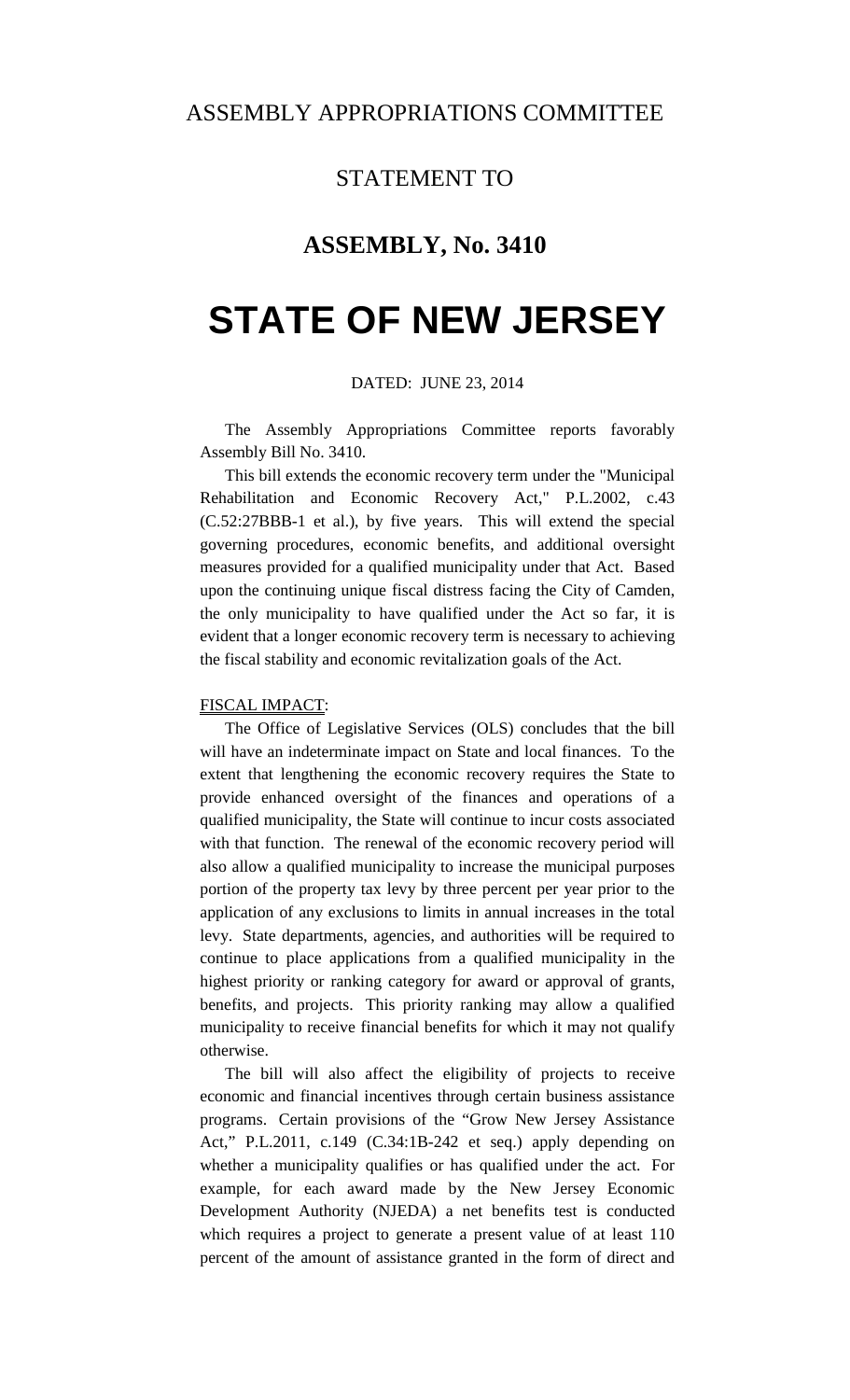indirect tax revenues from project activity. Current law provides that the net benefits are calculated over 35 years for a project in a Garden State Growth Zone which *qualified* under the act. Thus, even if the economic recovery period is not extended, the net benefit test for projects in certain Garden State Growth Zones will always be calculated over 35 years because the municipality in which those projects are located was, at one point, a qualified municipality under the act.

 Alternatively, current law limits the total amount of tax credits for projects within a Garden State Growth Zone which *qualifies* under the act. If the recovery period is not extended, projects within a Garden State Growth Zone that are in a qualified municipality would be eligible to receive the total amount of tax credits available to all other projects in a Garden State Growth Zone. For the purposes of the Economic Redevelopment and Growth Grant Program, an "urban transit hub" is defined, in part, to include light rail stations and property located within a one-mile radius of the midpoint of a rail, bus, or ferry station platform when the property is in a qualified municipality under the act. If the economic recovery period is not extended, a qualified municipality could lose its program eligibility if it does not meet the alternative definition of an urban transit hub.

 The extension of the recovery period also extends the duration of the Economic Recovery Board (ERB). The ERB was established by the act to assist in the preparation of the preparation of the capital improvement and infrastructure master plan and marshal the resources necessary to assure its implementation. The ERB also approves the disbursal of proceeds raised by the sale of \$175 million in bonds by the NJEDA to support residential neighborhood improvements, demolition, redevelopment financing, downtown revitalization efforts, higher education and regional health care development, and economic recovery planning. Information available through the ERB website indicates that, as of January 15, 2014, the ERB has approved loans and grants totaling approximately \$171.3 million. A portion of these funds were allocated as follows: \$58.2 million for infrastructure, \$18.2 million projects in transitional areas, \$7.5 million for public purpose projects, and \$9.1 million for affordable housing. The remaining funds, approximately \$78.3 million were used to fund grants to hospitals and institutions of higher education, economic recovery planning, and for other eligible purposes.

 Continuation of the economic recovery period will not affect the authority the NJEDA to award economic recovery tax credits through the "Qualified Municipality Open for Business Incentive Program" established in sections 54 through 56 of P.L.2002, c.43 (C.52:27BBB-53 to 52:27BBB-55). The act provides that these incentives remain in effect until the qualified municipality is no longer eligible for State financial assistance pursuant to the "Special Municipal Aid Act," P.L.1987, c.75 (C.52:27D-118.24 et seq.) The purpose of the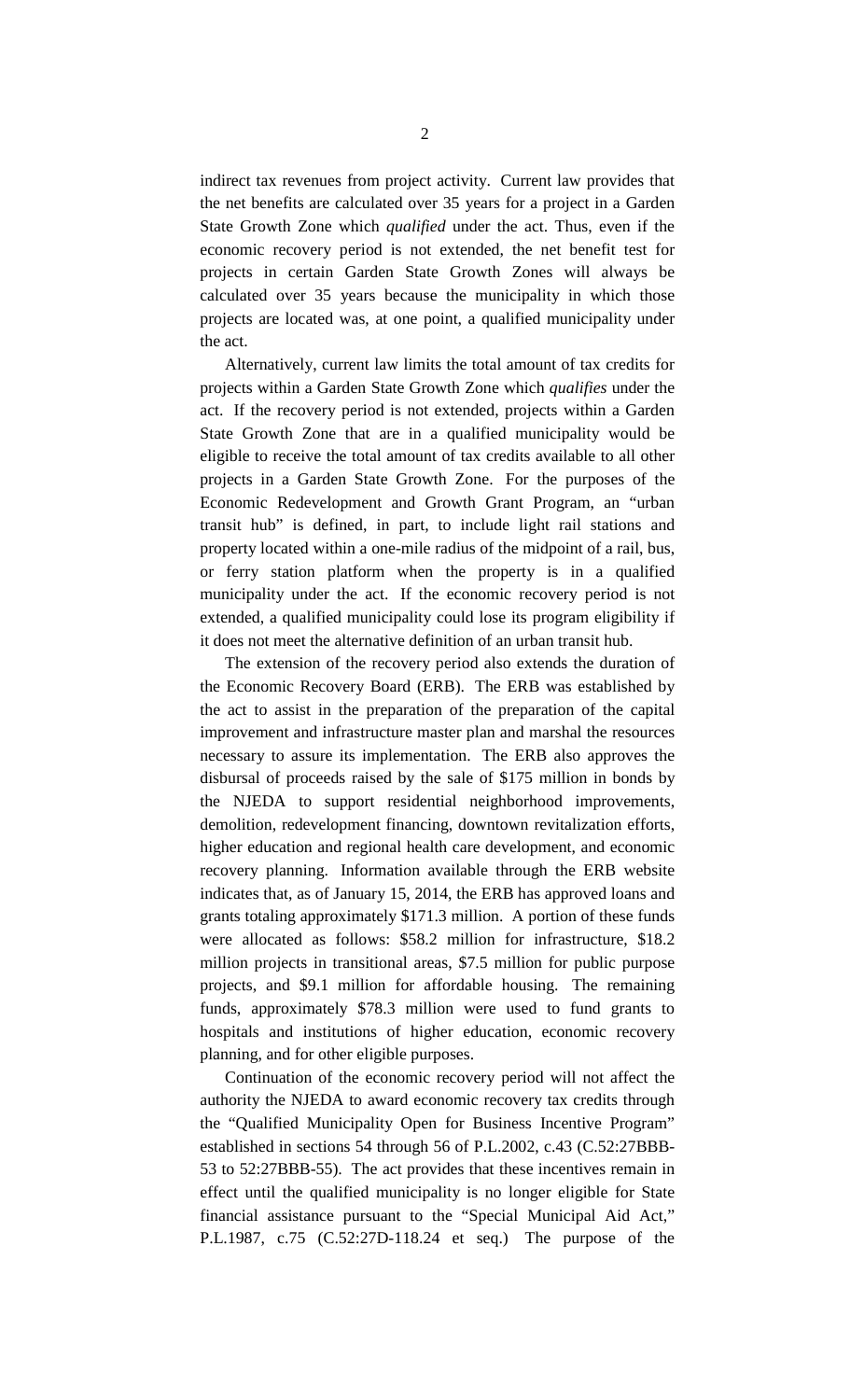economic recovery tax credit is to foster business investment in a qualified municipality. A taxpayer engaged in the conduct of business within a qualified municipality and is not receiving a benefit under the "New Jersey Urban Enterprise Zones Act," P.L.1983, c.303 (C.52:27H-60 et seq.) may apply to receive a tax credit against the amount of tax otherwise imposed under the "Corporation Business Tax Act," P.L.1945, c.162 (C.54:10A-1 et seq.). The credit is equal to \$2,500 for each new full-time position at the business location in credit year one and \$1,250 for each new full-time position at that location in credit year two. Although the granting of additional tax credits would result in a loss of State tax revenues, the 2012 Tax Expenditure Report published by the Department of the Treasury estimated that \$10,000 in tax credits would be awarded in 2014.

 Finally, whether the economic recovery period is extended will not affect the authority of a qualified municipality to adopt an ordinance imposing a surcharge of seven percent on fees for the parking, garaging, or storing of motor vehicles, except for parking for a garage which is part of a solely residential premises. Section 1 of P.L.2013, c.284 (C.40:48C-1.4) provides that a municipality that *has been* under rehabilitation and economic recovery pursuant to the act may adopt such an ordinance. If the economic recovery period is extended, Camden would not be permitted to adopt surcharges on fees for admission to and parking at major places of amusement because current law permitting the imposition of those fees specifically exempts municipalities that are classified as cities of the second class that are subject to the act.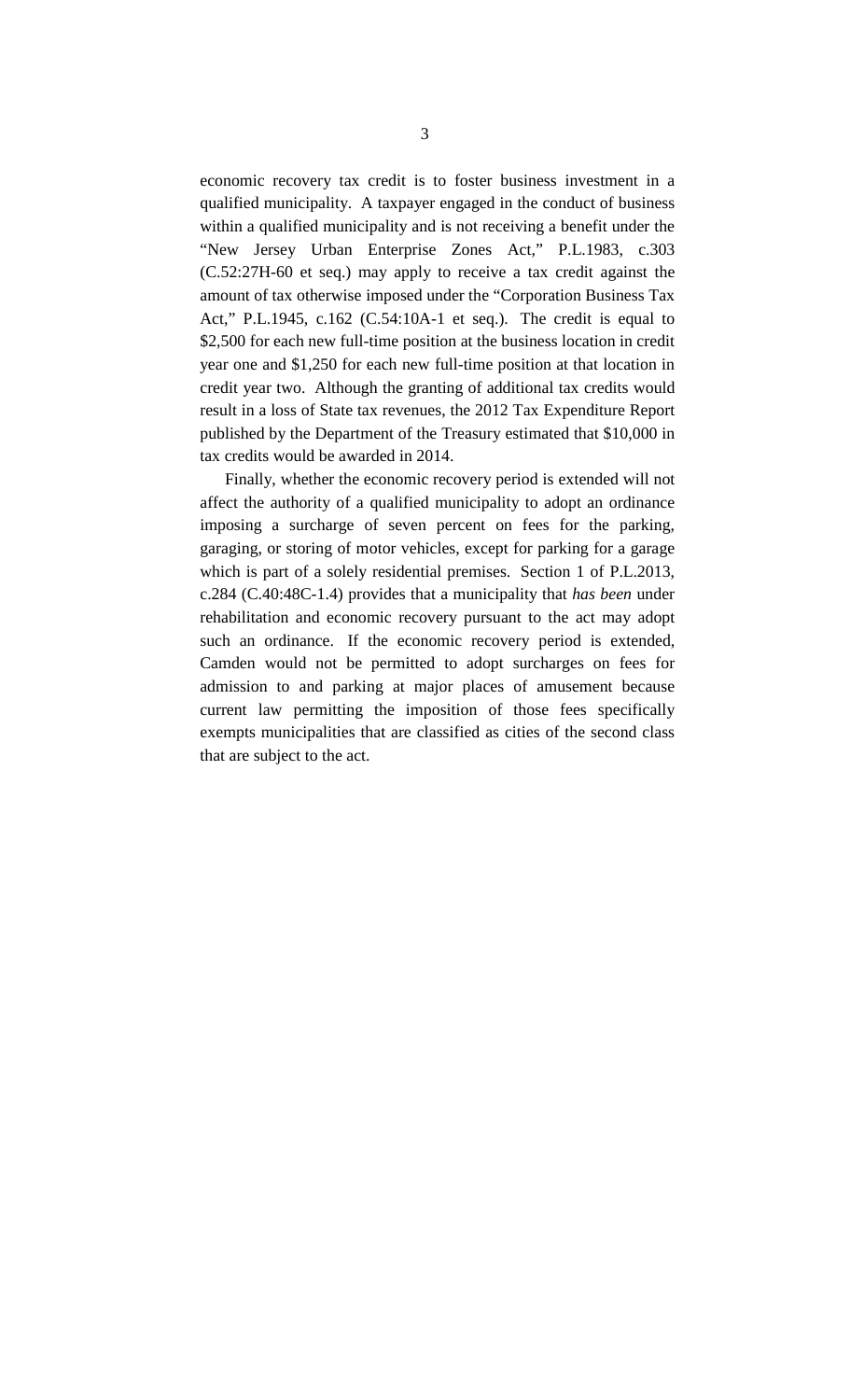### **LEGISLATIVE FISCAL ESTIMATE ASSEMBLY, No. 3410 STATE OF NEW JERSEY 216th LEGISLATURE**

DATED: JUNE 26, 2014

#### **SUMMARY**

| <b>Synopsis:</b>          | Extends economic recovery terms under "Municipal Rehabilitation<br>and Economic Recovery Act."               |  |  |  |  |
|---------------------------|--------------------------------------------------------------------------------------------------------------|--|--|--|--|
| <b>Type of Impact:</b>    | Indeterminate impact on State and local finances.                                                            |  |  |  |  |
| <b>Agencies Affected:</b> | Department of Community Affairs, New Jersey Economic<br>Development Authority, and qualified municipalities. |  |  |  |  |

#### **Office of Legislative Services Estimate**

| <b>Fiscal Impact</b>  | <b>Year 1</b>                             | Year 2 | <b>Year 3</b> |  |  |
|-----------------------|-------------------------------------------|--------|---------------|--|--|
| <b>State Finances</b> | Indeterminate Impact – See comments below |        |               |  |  |
| <b>Local Finances</b> | Indeterminate Impact – See comments below |        |               |  |  |

- The Office of Legislative Services concludes that the enactment of Assembly Bill No. 3410 would have an indeterminate impact on State and local finances.
- To the extent that lengthening the economic recovery requires the State to provide enhanced oversight of the finances and operations of a qualified municipality, the State will continue to incur costs associated with that function.
- Enactment of the bill would also affect the eligibility of projects to receive economic and financial incentives through certain business assistance programs, such as the Grow New Jersey Business Assistance Program and the Economic Redevelopment and Growth Grant Program.
- Continuation of the economic recovery period would not affect the authority of the New Jersey Economic Development Authority (NJEDA) to award economic recovery tax credits through the "Qualified Municipality Open for Business Incentive Program."
- Whether or not the economic recovery period is extended would not affect the authority of a qualified municipality to adopt an ordinance imposing a surcharge of seven percent on fees for parking, garage, or motor vehicles storage facilities, except for parking in a garage designated solely for residential premises.

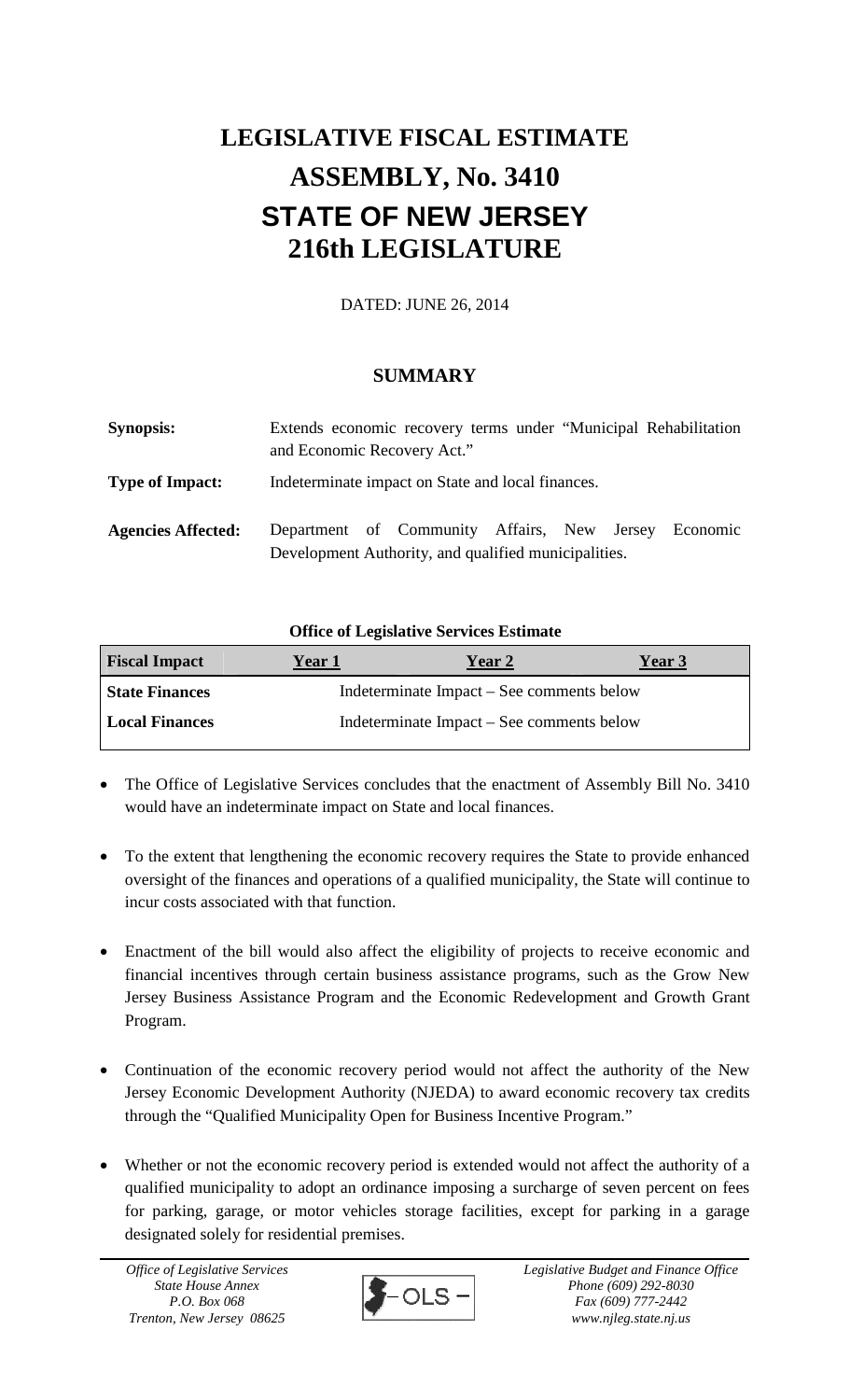#### **BILL DESCRIPTION**

 Assembly Bill No. 3410 of 2014 extends the economic recovery term under the "Municipal Rehabilitation and Economic Recovery Act," P.L.2002, c.43 (C.52:27BBB-1 et al.) (hereinafter "act"), by five years. The bill extends the special governing procedures, economic benefits, and additional oversight measures provided for a qualified municipality under that act. The only municipality that currently qualifies under that act is the City of Camden.

#### **FISCAL ANALYSIS**

#### *EXECUTIVE BRANCH*

None received.

#### *OFFICE OF LEGISLATIVE SERVICES*

 The Office of Legislative Services concludes that the enactment of Assembly Bill No. 3410 would have an indeterminate impact on State and local finances. To the extent that lengthening the economic recovery period requires the State to provide enhanced oversight of the finances and operations of a qualified municipality, the State will continue to incur costs associated with that function. The extension of the economic recovery period would also allow a qualified municipality to increase the municipal purposes portion of the property tax levy by three percent per year prior to the application of any exclusions to limits in annual increases in the total levy. State departments, agencies, and authorities would be required to continue to give applications from a qualified municipality the highest priority or ranking category for award or approval of grants, benefits, and projects. This priority ranking may allow a qualified municipality to receive financial benefits for which it may not qualify otherwise.

 Enactment of the bill would also affect the eligibility of projects to receive economic and financial incentives through certain business assistance programs. Certain provisions of the "Grow New Jersey Assistance Act," P.L.2011, c.149 (C.34:1B-242 et seq.) apply, depending on whether a municipality qualifies or has qualified under the act. For example, for each award made by the New Jersey Economic Development Authority a net benefits test is conducted which requires a project to generate a present value of at least 110 percent of the amount of assistance granted in the form of direct and indirect tax revenues from project activity. Current law provides that the net benefits are calculated over 35 years for a project in a Garden State Growth Zone which *qualified* under the act. Thus, even if the economic recovery period is not extended, the net benefit test for projects in certain Garden State Growth Zones will always be calculated over 35 years because the municipality in which those projects are located was, at one point, a qualified municipality under the act.

 Alternatively, current law limits the total amount of tax credits for projects within a Garden State Growth Zone which *qualifies* under the act. If the recovery period is not extended, projects within a Garden State Growth Zone that are in a qualified municipality would be eligible to receive the total amount of tax credits available to all other projects in a Garden State Growth Zone. For the purposes of the Economic Redevelopment and Growth Grant Program, an "urban transit hub" is defined, in part, to include light rail stations and property located within a onemile radius of the midpoint of a rail, bus, or ferry station platform when the property is in a qualified municipality under the act. If the economic recovery period is not extended, a qualified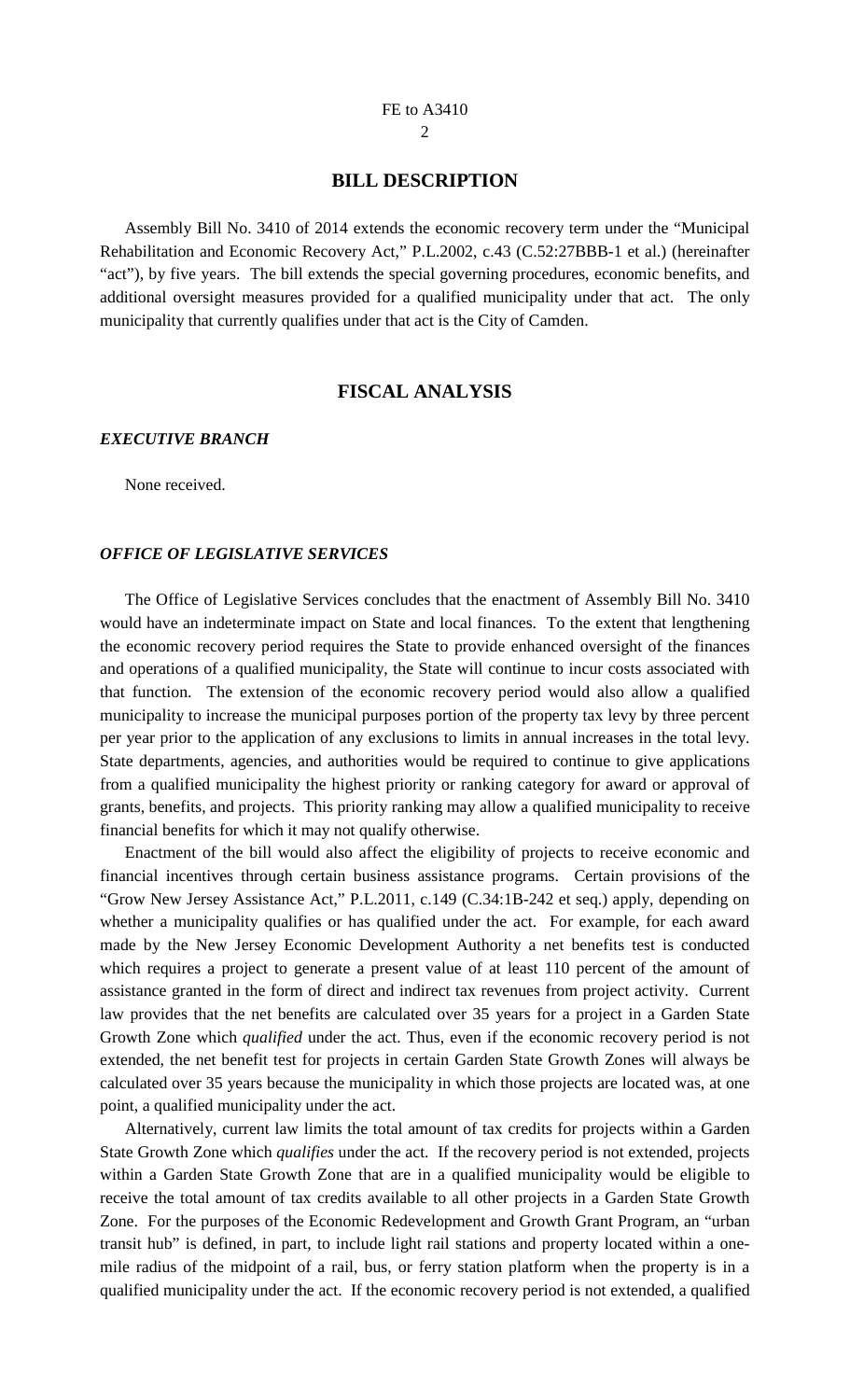municipality could lose its program eligibility if it does not meet the alternative definition of an urban transit hub.

 The extension of the recovery period also extends the duration of the Economic Recovery Board (ERB). The ERB was established by the act to assist in the preparation of the capital improvement and infrastructure master plan and to marshal the resources necessary to assure its implementation. The ERB also approves the disbursal of proceeds raised by the sale of \$175 million in bonds by the NJEDA to support residential neighborhood improvements, demolition, redevelopment financing, downtown revitalization efforts, higher education, regional health care development, and economic recovery planning. Information available through the ERB website indicates that, as of January 15, 2014, the ERB has approved loans and grants totaling approximately \$171.3 million. A portion of these funds were allocated as follows: \$58.2 million for infrastructure, \$18.2 million projects in transitional areas, \$7.5 million for public purpose projects, and \$9.1 million for affordable housing. The remaining funds, approximately \$78.3 million, were used to fund grants to hospitals and institutions of higher education, economic recovery planning, and for other eligible purposes.

 Continuation of the economic recovery period would not affect the authority of the NJEDA to award economic recovery tax credits through the "Qualified Municipality Open for Business Incentive Program" established in sections 54 through 56 of P.L.2002, c.43 (C.52:27BBB-53 to 52:27BBB-55). The act provides that these incentives shall remain in effect until the qualified municipality is no longer eligible for State financial assistance pursuant to the "Special Municipal Aid Act," P.L.1987, c.75 (C.52:27D-118.24 et seq.). The purpose of the economic recovery tax credit is to foster business investment in a qualified municipality. A taxpayer engaged in the conduct of business within a qualified municipality and that is not receiving a benefit under the "New Jersey Urban Enterprise Zones Act," P.L.1983, c.303 (C.52:27H-60 et seq.) may apply to receive a tax credit against the amount of tax otherwise imposed under the "Corporation Business Tax Act," P.L.1945, c.162 (C.54:10A-1 et seq.). The credit is equal to \$2,500 for each new full-time position at the business location in credit-year one and \$1,250 for each new full-time position at that location in credit-year two. Although the granting of additional tax credits would result in a loss of State tax revenues, the 2012 Tax Expenditure Report published by the Department of the Treasury estimated that only \$10,000 in tax credits would be awarded in 2014.

 Finally, whether or not the economic recovery period is extended would not affect the authority of a qualified municipality to adopt an ordinance imposing a surcharge of seven percent on fees for the parking, garaging, or storing of motor vehicles, except for parking for a garage designated as solely residential premises. Section 1 of P.L.2013, c.284 (C.40:48C-1.4) provides that a municipality that *has been* under rehabilitation and economic recovery pursuant to the act may adopt such an ordinance. If the economic recovery period is extended, Camden would not be permitted to adopt surcharges on fees for admission to and parking at major places of amusement because current law permitting the imposition of those fees specifically exempts municipalities that are classified as cities of the second class and that are subject to the act.

*Section: Local Government Analyst: Scott A. Brodsky Senior Fiscal Analyst Approved: David J. Rosen Legislative Budget and Finance Officer*

This fiscal estimate has been prepared pursuant to P.L.1980, c.67 (C.52:13B-6 et seq.).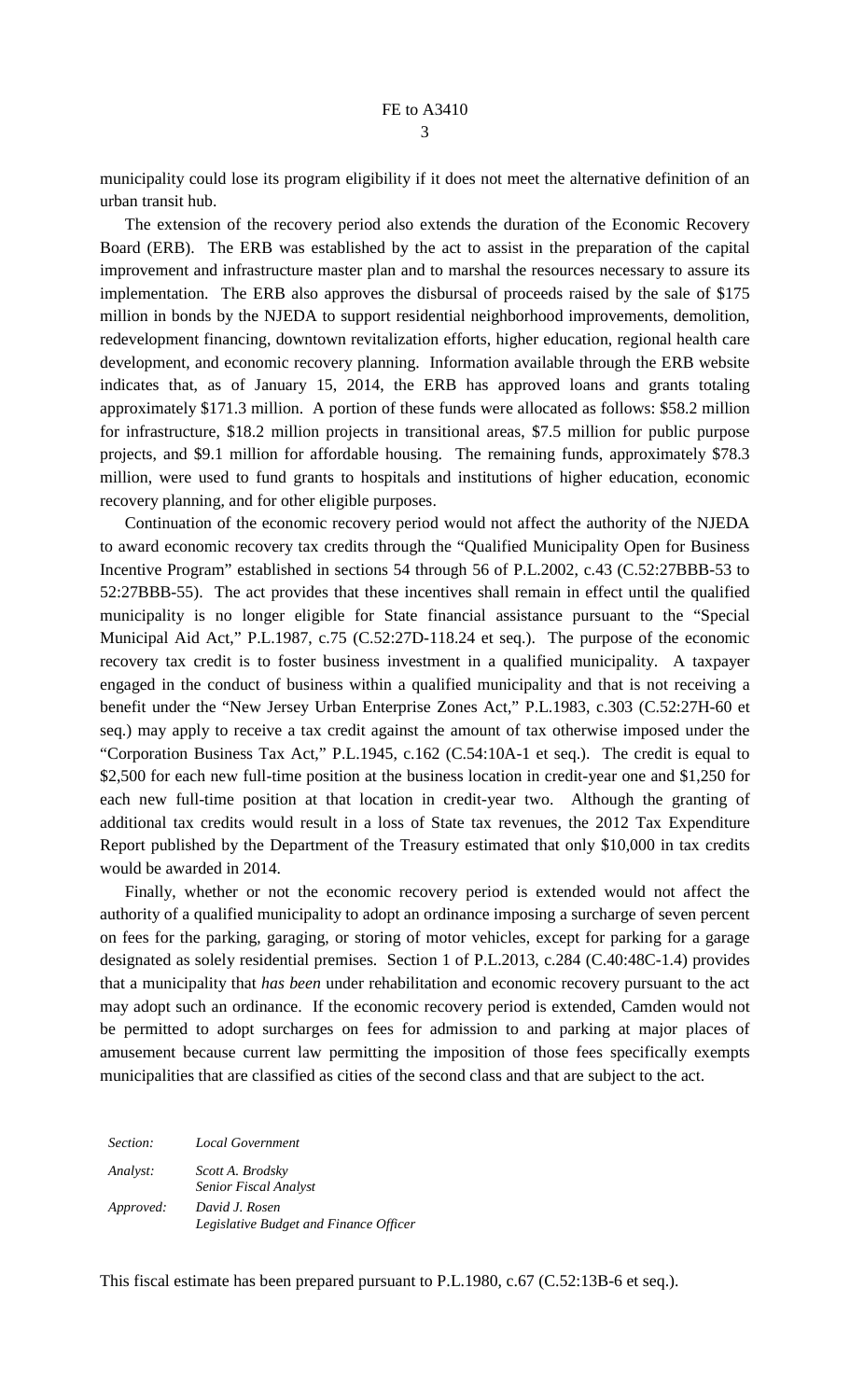# **SENATE, No. 2177 STATE OF NEW JERSEY 216th LEGISLATURE**

INTRODUCED JUNE 16, 2014

**Sponsored by: Senator DONALD NORCROSS District 5 (Camden and Gloucester)** 

#### **SYNOPSIS**

 Extends economic recovery term under "Municipal Rehabilitation and Economic Recovery Act."

#### **CURRENT VERSION OF TEXT**

As introduced.

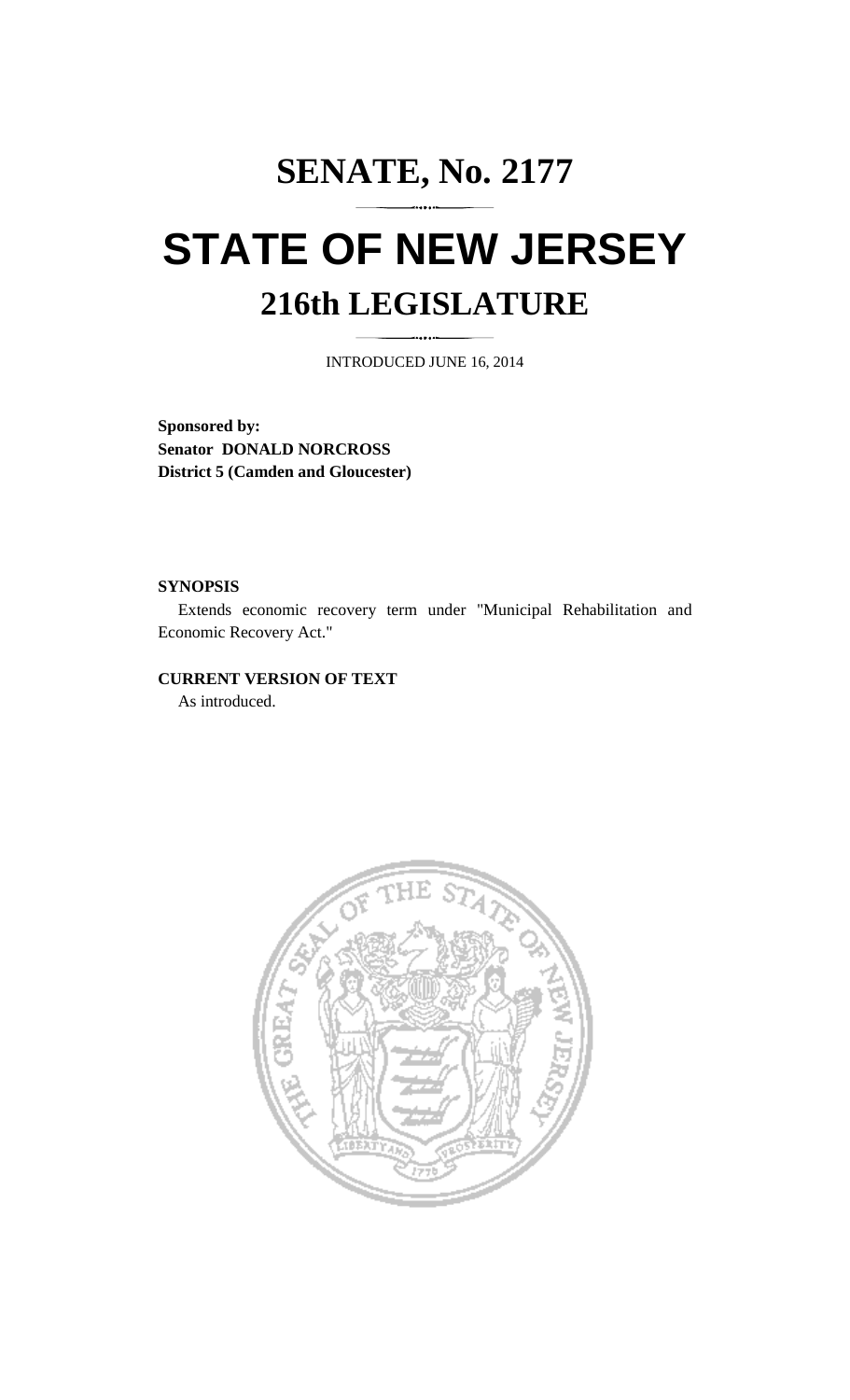1 **AN ACT** concerning municipal rehabilitation and economic recovery 2 and amending P.L.2002, c.43. 3 4 **BE IT ENACTED** *by the Senate and General Assembly of the State*  5 *of New Jersey:* 6 7 1. Section 3 of P.L.2002, c.43 (C.52:27BBB-3) is amended to 8 read as follows: 9 3. As used in this act: 10 "Authority" means the New Jersey Economic Development 11 Authority established pursuant to P.L.1974, c.80 (C.34:1B-1 et 12 seq.). 13 "Board" means the State Economic Recovery Board established 14 pursuant to section 36 of P.L.2002, c.43 (C.52:27BBB-36). 15 "Chief operating officer" means that person appointed pursuant 16 to P.L.2002, c.43 (C.52:27BBB-1 et al.) responsible for 17 reorganizing governmental operations of a qualified municipality in 18 order to assure the delivery of essential municipal services and the 19 professional administration of that municipal government. 20 "Commissioner" means the Commissioner of Community 21 Affairs. 22 "Contiguous with" means within. 23 "Director" means the Director of the Division of Local 24 Government Services in the Department of Community Affairs. 25 "Economic recovery term" means the period commencing with 26 the expiration of the term of the chief operating officer and 27 terminating [five] 10 years thereafter. 28 "In consultation with" means with consideration of the input of, 29 or the advice of, the mayor, governing body, chief operating officer 30 or director, as the case may be, without regard to the form or 31 manner of the consultation. 32 "Local Finance Board" means the Local Finance Board of the 33 Division of Local Government Services in the Department of 34 Community Affairs. 35 "Mayor" means the mayor or chief executive officer of the 36 municipality, as appropriate to the form of government. 37 "Project" means: (1) (a) acquisition, construction, reconstruction, 38 repair, alteration, improvement and extension of any building, 39 structure, facility, including water transmission facilities or other 40 improvement, whether or not in existence or under construction, (b) 41 purchase and installation of equipment and machinery, (c) 42 acquisition and improvement of real estate and the extension or 43 provision of utilities, access roads and other appurtenant facilities; 44 and (2) (a) the acquisition, financing, or refinancing of inventory, 45 raw materials, supplies, work in process, or stock in trade, or (b) the

 **EXPLANATION – Matter enclosed in bold-faced brackets** [**thus**] **in the above bill is not enacted and is intended to be omitted in the law.** 

 **Matter underlined thus is new matter.**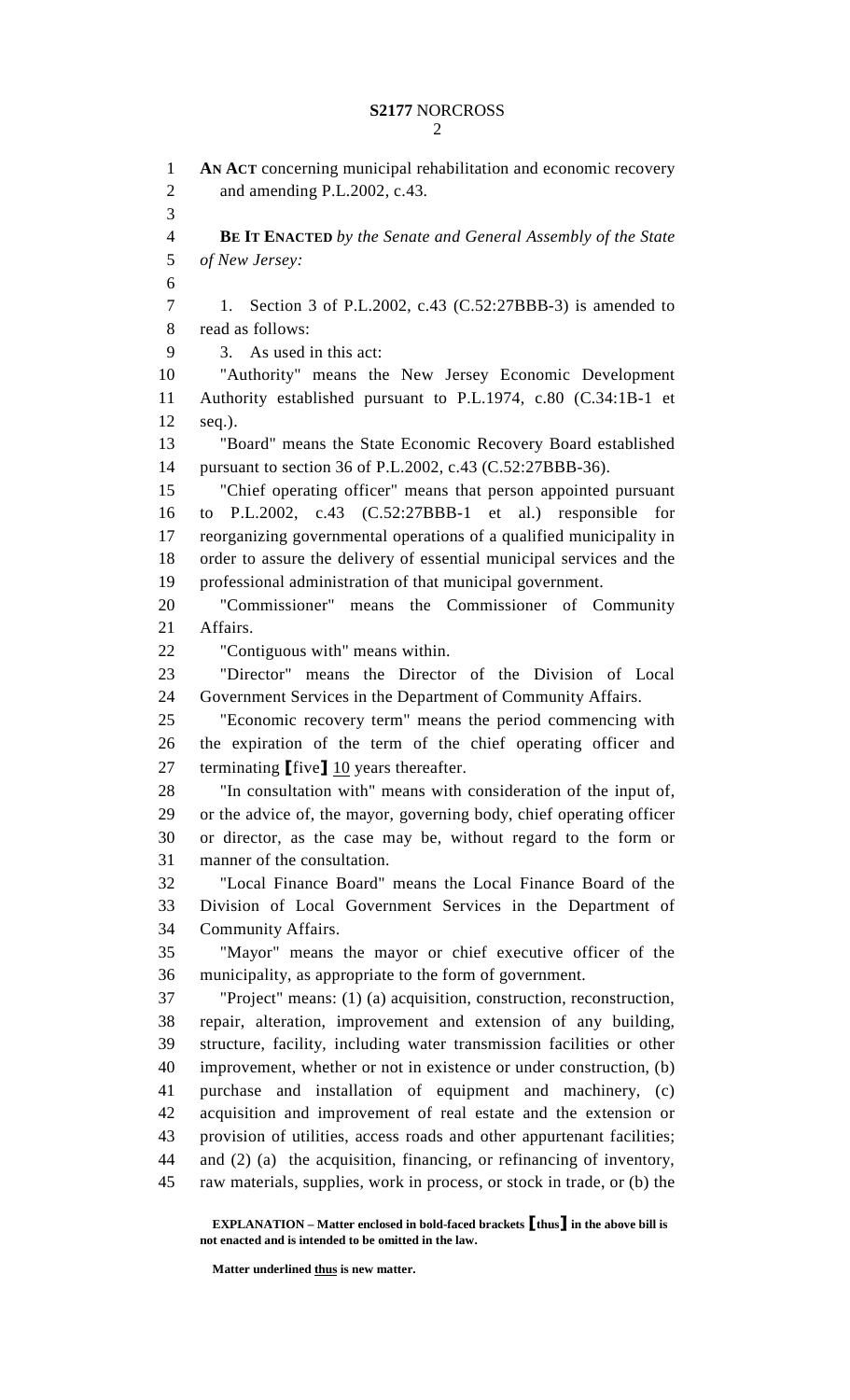1 financing, refinancing or consolidation of secured or unsecured 2 debt, borrowings, or obligations, or (c) the provision of financing 3 for any other expense incurred in the ordinary course of business; 4 all of which are to be used or occupied by any person in any 5 enterprise promoting employment, either for the manufacturing, 6 processing or assembly of materials or products, or for research or 7 office purposes, including, but not limited to, medical and other 8 professional facilities, or for industrial, recreational, hotel or motel 9 facilities, public utility and warehousing, or for commercial and 10 service purposes, including, but not limited to, retail outlets, retail 11 shopping centers, restaurant and retail food outlets, and any and all 12 other employment promoting enterprises, including, but not limited 13 to, motion picture and television studios and facilities and 14 commercial fishing facilities, commercial facilities for recreational 15 fishermen, fishing vessels, aquaculture facilities and marketing 16 facilities for fish and fish products and (d) acquisition of an equity 17 interest in, including capital stock of, any corporation; or any 18 combination of the above, which the authority determines will: (i) 19 tend to maintain or provide gainful employment opportunities 20 within and for the people of the State, or (ii) aid, assist and 21 encourage the economic development or redevelopment of any 22 political subdivision of the State, or (iii) maintain or increase the 23 tax base of the State or of any political subdivision of the State, or 24 (iv) maintain or diversify and expand employment promoting 25 enterprises within the State; and (3) the cost of acquisition, 26 construction, reconstruction, repair, alteration, improvement and 27 extension of an energy saving improvement or pollution control 28 project which the authority determines will tend to reduce the 29 consumption in a building devoted to industrial or commercial 30 purposes, or in an office building, of nonrenewable sources of 31 energy or to reduce, abate or prevent environmental pollution 32 within the State; and (4) the acquisition, construction, 33 reconstruction, repair, alteration, improvement, extension, 34 development, financing or refinancing of infrastructure and 35 transportation facilities or improvements related to economic 36 development and of cultural, recreational and tourism facilities or 37 improvements related to economic development and of capital 38 facilities for primary and secondary schools and of mixed use 39 projects consisting of housing and commercial development; and 40 (5) the establishment, acquisition, construction, rehabilitation, 41 improvement, and ownership of port facilities as defined in section 42 3 of P.L.1997, c.150 (C.34:1B-146). Project may also include: 43 reimbursement to any person for costs in connection with any 44 project, or the refinancing of any project or portion thereof, if such 45 actions are determined by the authority to be necessary and in the 46 public interest to maintain employment and the tax base of any 47 political subdivision and likely to facilitate improvements or the 48 completion of the project; and developing property and any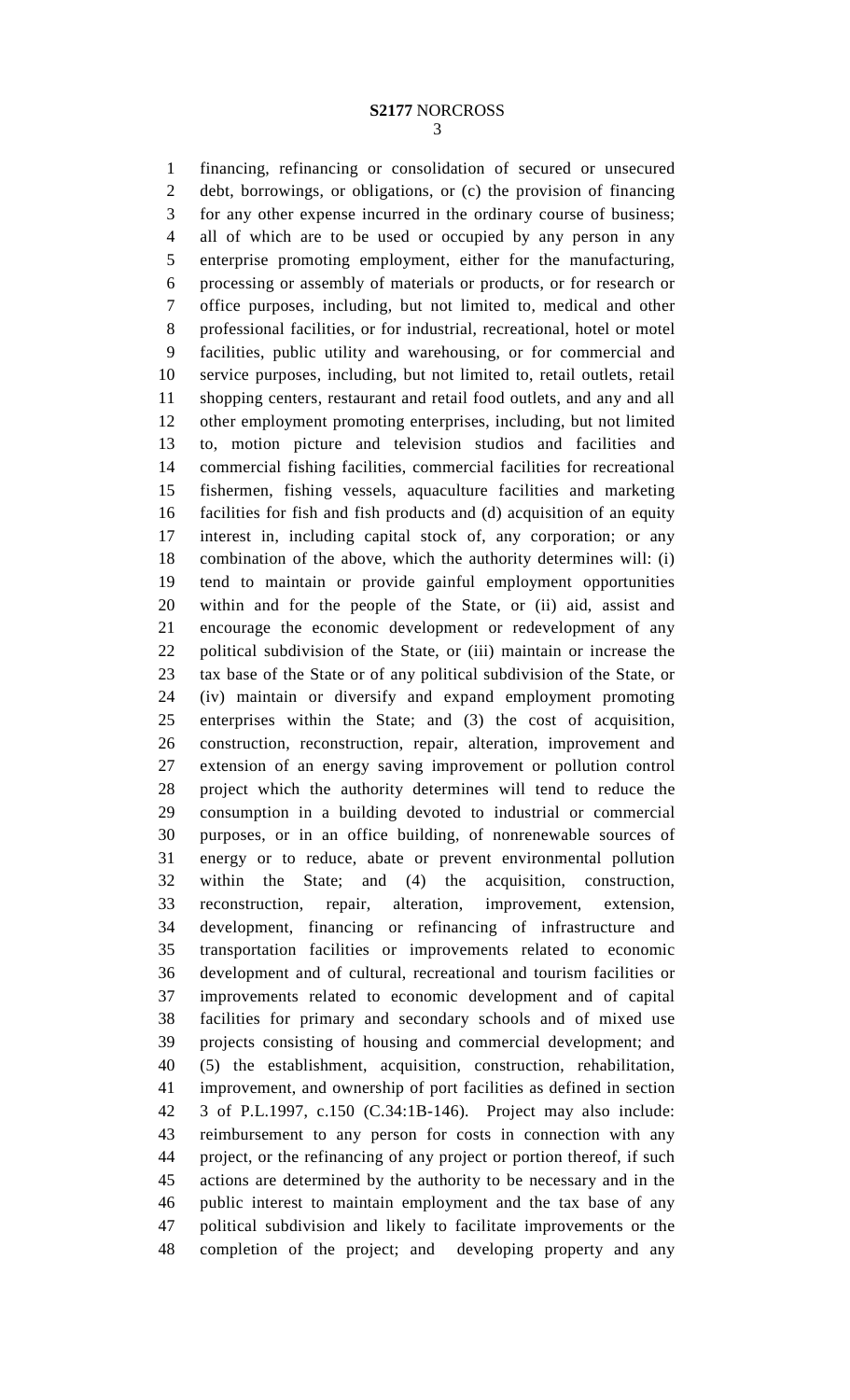1 construction, reconstruction, improvement, alteration, equipment or 2 maintenance or repair, or planning and designing in connection 3 therewith. For the purpose of carrying out mixed use projects 4 consisting of both housing and commercial development, the 5 authority may enter into agreements with the New Jersey Housing 6 and Mortgage Finance Agency for loan guarantees for any such 7 project in accordance with the provisions of P.L.1995, c.359 8 (C.55:14K-64 et al.), and for that purpose shall allocate to the New 9 Jersey Housing and Mortgage Finance Agency, under such 10 agreements, funding available pursuant to subsection a. of section 4 11 of P.L.1992, c.16 (C.34:1B-7.13). "Project" shall not include a 12 school facilities project.

13 "Qualified municipality" means a municipality: (1) that has been 14 subject to the supervision of a financial review board pursuant to 15 the "Special Municipal Aid Act," P.L.1987, c.75 (C.52:27D-118.24 16 et seq.) for at least one year; (2) that has been subject to the 17 supervision of the Local Finance Board pursuant to the "Local 18 Government Supervision Act (1947)," P.L.1947, c.151 (C.52:27BB-19 1 et seq.) for at least one year; and (3) which, according to its most 20 recently adopted municipal budget, is dependent upon State aid and 21 other State revenues for not less than 55 percent of its total budget.

22 "Regional Impact Council" or "council" means that body 23 established pursuant to section 39 of P.L.2002, c.43 (C.52:27BBB-24 39).

25 "Rehabilitation term" means that period during which the 26 qualified municipality is under the direction of the chief operating 27 officer appointed pursuant to section 7 of P.L.2002, c.43 28 (C.52:27BBB-7).

29 "Special arbitrator" means that judge designated by the Chief 30 Justice pursuant to section 5 of P.L.2002, c.43 (C.52:27BBB-5).

31 "State supervision" means supervision pursuant to Article 4 of 32 the "Local Government Supervision Act (1947)," P.L.1947, c.151 33 (C.52:27BB-54 et seq.).

34 "Treasurer" or "State treasurer" means the Treasurer of the State 35 of New Jersey.

36 "Under rehabilitation and economic recovery" means that period 37 which coincides with the rehabilitation term and the economic 38 recovery term.

- 39 (cf: P.L.2002, c.108, s.3)
- 40

41 2. Section 6 of P.L.2002, c.43 (C.52:27BBB-6) is amended to 42 read as follows:

43 6. a. Upon the appointment of a chief operating officer 44 pursuant to section 7 of P.L.2002, c.43 (C.52:27BBB-7), a qualified 45 municipality shall be under rehabilitation and economic recovery. 46 This period shall begin with the assumption of job responsibilities 47 by the chief operating officer pursuant to this section and terminate 48 five years following the end of the term of the chief operating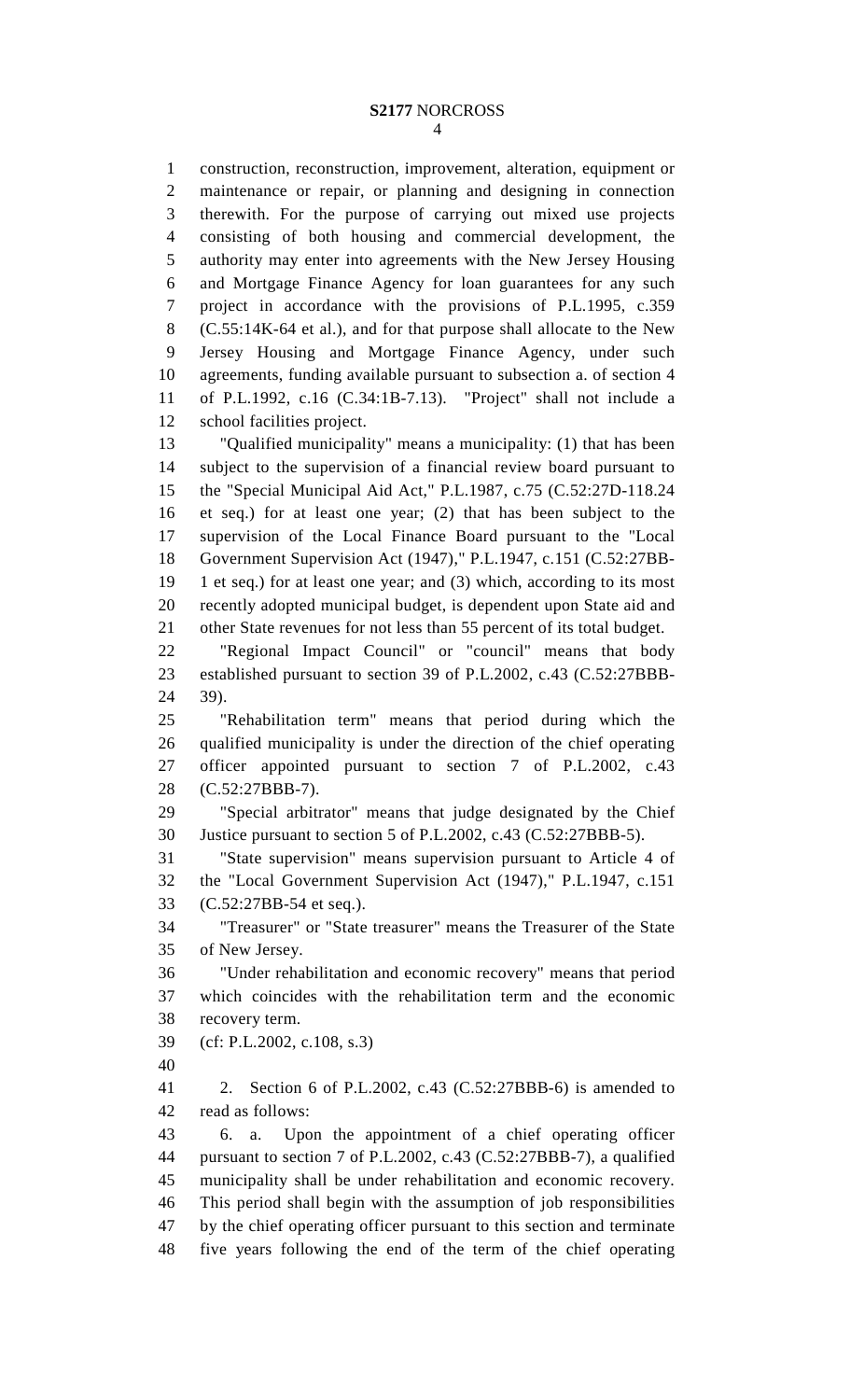1 officer. The period corresponding with the term of the chief 2 operating officer shall be referred to hereinafter as the rehabilitation 3 term. The period commencing with the expiration of the term of the 4 chief operating officer and terminating  $[\text{five}]$  10 years thereafter 5 shall be referred to hereinafter as the economic recovery term.

6 b. (1) During the economic recovery term, the mayor shall 7 exercise those powers delegated to the mayor pursuant to the form 8 of government, the charter and the administrative code of the 9 municipality, and those powers delegated to the mayor under 10 general law. In addition, during the economic recovery term, the 11 mayor shall retain the power to veto the minutes of any independent 12 board or authority, including, but not limited to, the housing 13 authority, parking authority, redevelopment authority, planning 14 board and board of adjustment. No action taken at any meeting of 15 any independent board or authority shall have force or effect until 16 10 days, exclusive of Saturdays, Sundays and public holidays, after 17 the copy of the minutes shall have been delivered to the mayor. If, 18 in that 10-day period, the mayor returns the copy of the minutes 19 with a veto of any action taken by the board or authority at the 20 meeting, that action shall be null and void and of no force and 21 effect. Following the completion of the 10-day period, those 22 actions not vetoed shall be considered approved.

23 (2) During the first 18 months of the economic recovery term, 24 the mayor shall have the power to veto or terminate any 25 employment contract not subject to a collective bargaining 26 agreement, whether or not subject to Title 11A, Civil Service, of the 27 New Jersey Statutes. This shall not apply to employment contracts 28 under extension pursuant to terms under the expired contract.

29 (3) The mayor shall cause to be issued a final report on the 30 progress of the municipality toward achieving municipal 31 rehabilitation and economic recovery, as set forth in section 8 of 32 P.L.2002, c.43 (C.52:27BBB-8) at the end of the economic recovery 33 term.

34 (4) The mayor shall authorize the municipal planning board, 35 from time to time, to prepare a program of municipal capital 36 improvement projects projected over a term of at least six years, 37 and amendments thereto. The program may include current and 38 future major projects being, or to be, undertaken with federal, State, 39 county, or other public funds, or under federal, State, or county 40 supervision. The first year of the program shall, upon adoption by 41 the governing body, constitute the capital budget of the 42 municipality as required by N.J.S.40A:4-43 et seq. The program 43 shall classify projects in regard to the urgency and need for 44 realization, and shall recommend a time sequence for their 45 implementation. The program may also contain the estimated cost 46 of each project and indicate probable operating and maintenance 47 costs and probable revenues, if any, as well as existing sources of 48 funds, or the need for additional sources of funds, for the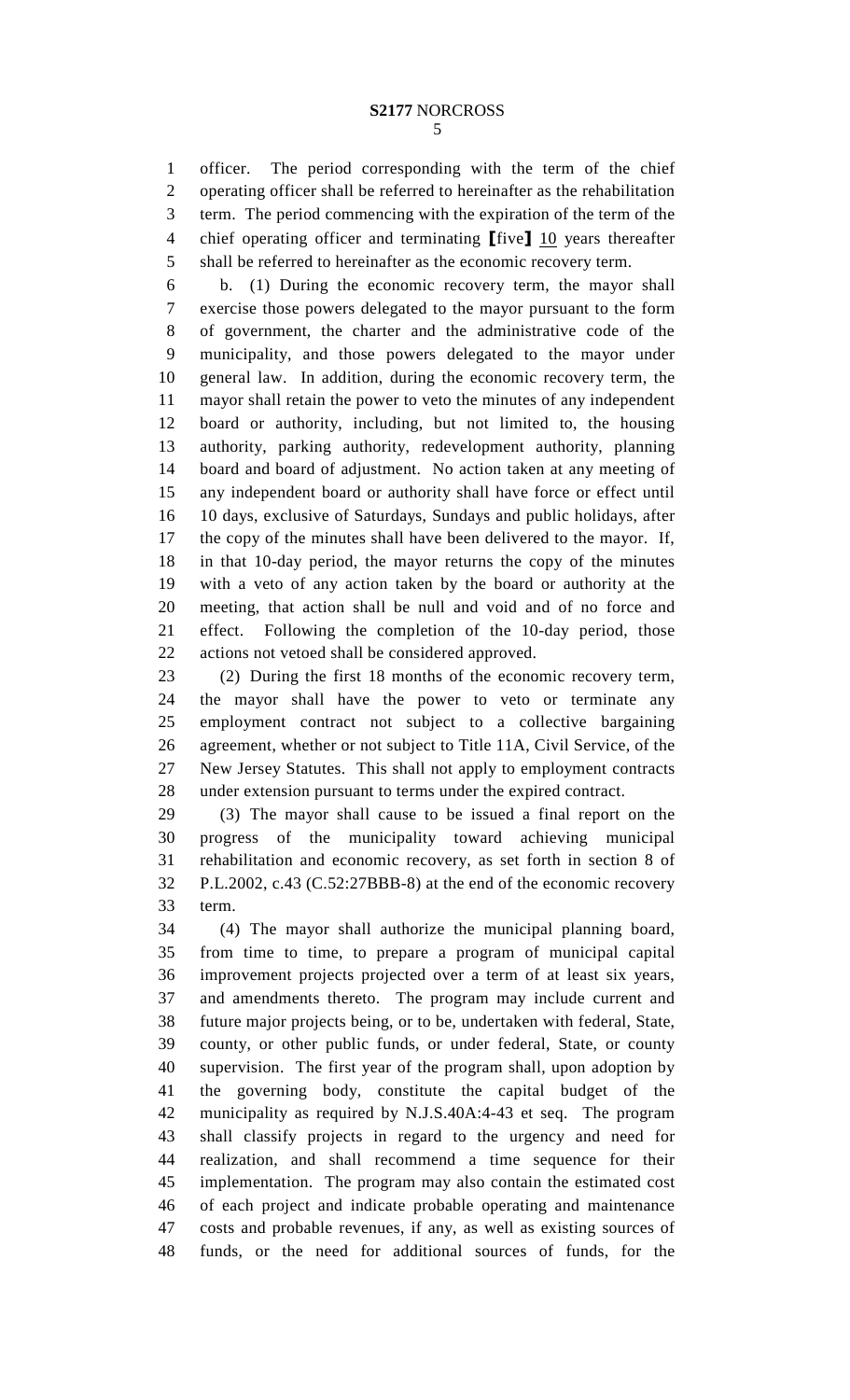1 implementation and operation of each project. The program shall, 2 as far as possible, be based on existing information in the 3 possession of the departments and agencies of the municipality and 4 shall take into account public facility needs indicated by the 5 prospective development shown in the master plan of the 6 municipality or as permitted by other municipal land use controls.

7 (5) While the municipality is under rehabilitation and economic 8 recovery, the mayor shall retain the power to make those 9 appointments to municipal authorities, boards or commissions, as 10 the case may be, which is otherwise allocated to the mayor pursuant 11 to law.

12 The mayor may retain staff for the purpose of advising the mayor 13 and aiding in the performance of constituent services during the 14 rehabilitation term.

15 (6) The Director of the Division of Local Government Services 16 in the Department of Community Affairs shall annually conduct a 17 compliance audit of the activities of a qualified municipality during 18 the economic recovery term to ensure compliance with P.L.2002, 19 c.43 (C.52:27BBB-1 et al.) and other relevant State laws and shall 20 report the findings to the Local Finance Board and the mayor.

21 (7) The financial incentives set forth in sections 54 through 56 22 of P.L.2002, c.43 (C.52:27BBB-53 through 55) shall remain in 23 effect until the municipality is no longer eligible for financial 24 assistance pursuant to the "Special Municipal Aid Act," P.L.1987, 25 c.75 (C.52:27D-118.24 et seq.).

26 c. Upon the assumption of job responsibilities by the chief 27 operating officer, the financial review board created pursuant to 28 section 5 of P.L.1999, c.156 (C.52:27D-118.30a) to oversee the 29 finances of the municipality shall cease to function and the 30 municipality shall cease to be under supervision pursuant to Article 31 4 of P.L.1947, c.151 (C.52:27BB-54 et seq.).

32 All outstanding debts or obligations incurred by a qualified 33 municipality or the New Jersey Housing and Mortgage Finance 34 Agency established pursuant to section 4 of the "New Jersey 35 Housing and Mortgage Finance Agency Law of 1983," P.L.1983, 36 c.530 (C.55:14K-4) and secured by a right of first refusal on 37 municipally-owned property as of 10 days following a 38 determination by the commissioner that the municipality fulfills the 39 definition of a qualified municipality pursuant to section 4 of 40 P.L.2002, c.43 (C.52:27BBB-4), with any subsidiary of that agency 41 with jurisdiction in a qualified municipality, other than those debts 42 or obligations represented by bonds or other negotiable instruments, 43 are forgiven.

44 Notwithstanding the termination of the financial review board 45 and supervision, all memorandums of understanding entered into by 46 the municipality as a condition of receiving assistance under 47 P.L.1987, c.75 (C.52:27D-118.24 et seq.) that require the 48 municipality to implement any government, administrative,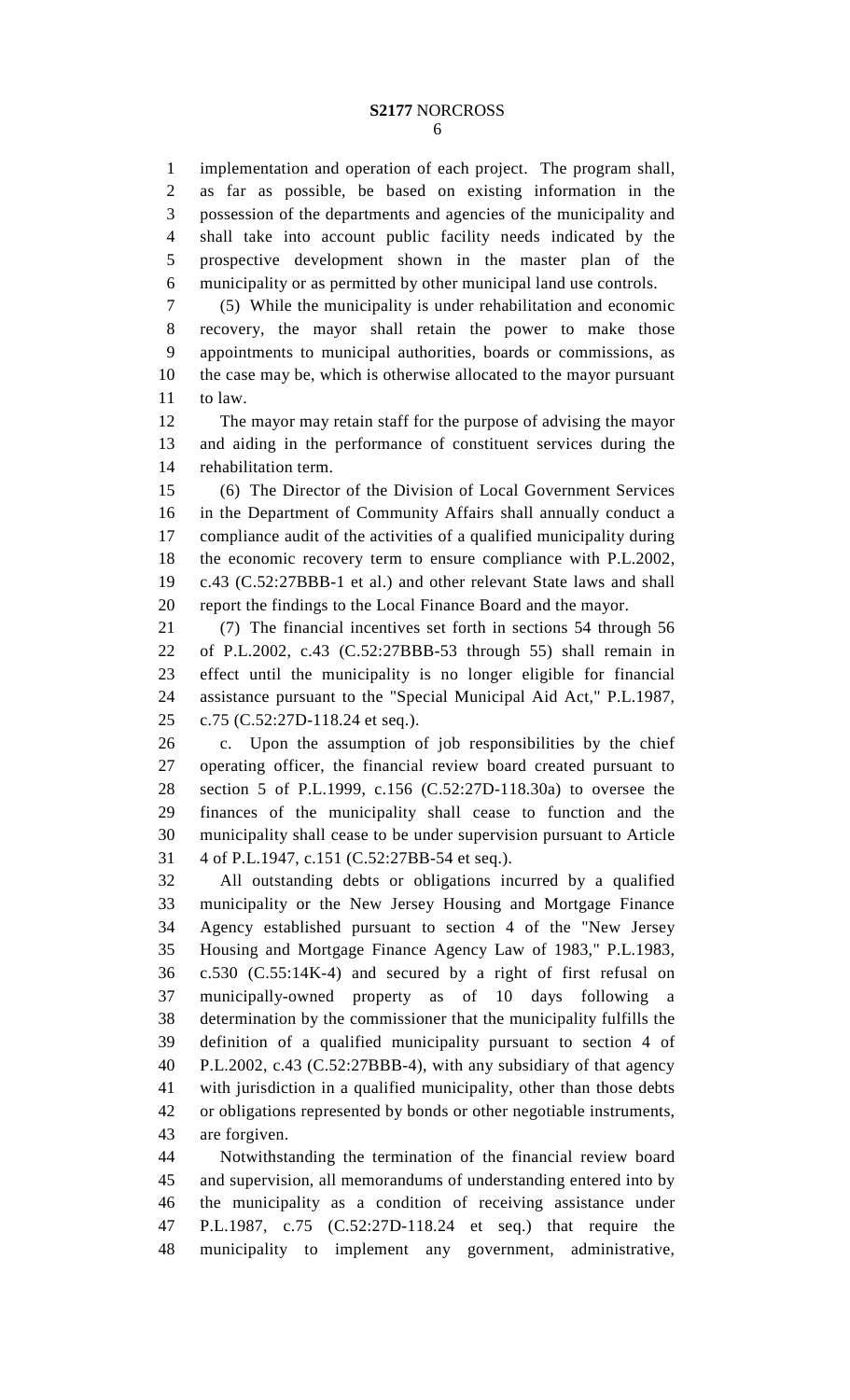1 operational efficiency or oversight measures necessary for the fiscal 2 recovery of the municipality as recommended by the director and 3 approved by the Local Finance Board shall continue to have full 4 force and effect.

5 During the rehabilitation term, the chief operating officer shall 6 be responsible for entering into any memorandum of understanding 7 on behalf of the qualified municipality that is required as a 8 condition of receiving assistance under P.L.1987, c.75 (C.52:27D-9 118.24 et seq.), or any other law; provided, however, that those 10 memoranda of understanding shall be consistent with the provisions 11 of P.L.2002, c.43 (C.52:27BBB-1 et al.) and P.L.2007, c.176 12 (C.52:27BBB-2.2 et al.), and the powers of the chief operating 13 officer granted pursuant thereto. Any such memoranda of 14 understanding shall be executed between the chief operating officer 15 and the Director of the Division of Local Government Services in 16 the Department of Community Affairs. Whenever the powers and 17 duties of the chief operating officer have devolved upon the director 18 pursuant to subsection b. of section 7 of P.L.2002, c.43 19 (C.52:27BBB-7), the memorandum of understanding shall be 20 executed between the director, on behalf of the qualified 21 municipality, and the State Treasurer, on behalf of the State. 22 (cf: P.L.2009, c.337, s.2) 23 24 3. This act shall take effect immediately.

25 26

28

#### 27 STATEMENT

29 This bill would extend the economic recovery term under the 30 "Municipal Rehabilitation and Economic Recovery Act," P.L.2002, 31 c.43 (C.52:27BBB-1 et al.), by five years. This would extend the 32 special governing procedures, economic benefits, and additional 33 oversight measures provided for a qualified municipality under that 34 Act. Based upon the continuing unique fiscal distress facing the 35 City of Camden, the only municipality to have qualified under the 36 Act so far, it is evident that a longer economic recovery term is 37 necessary to achieving the fiscal stability and economic 38 revitalization goals of the Act.